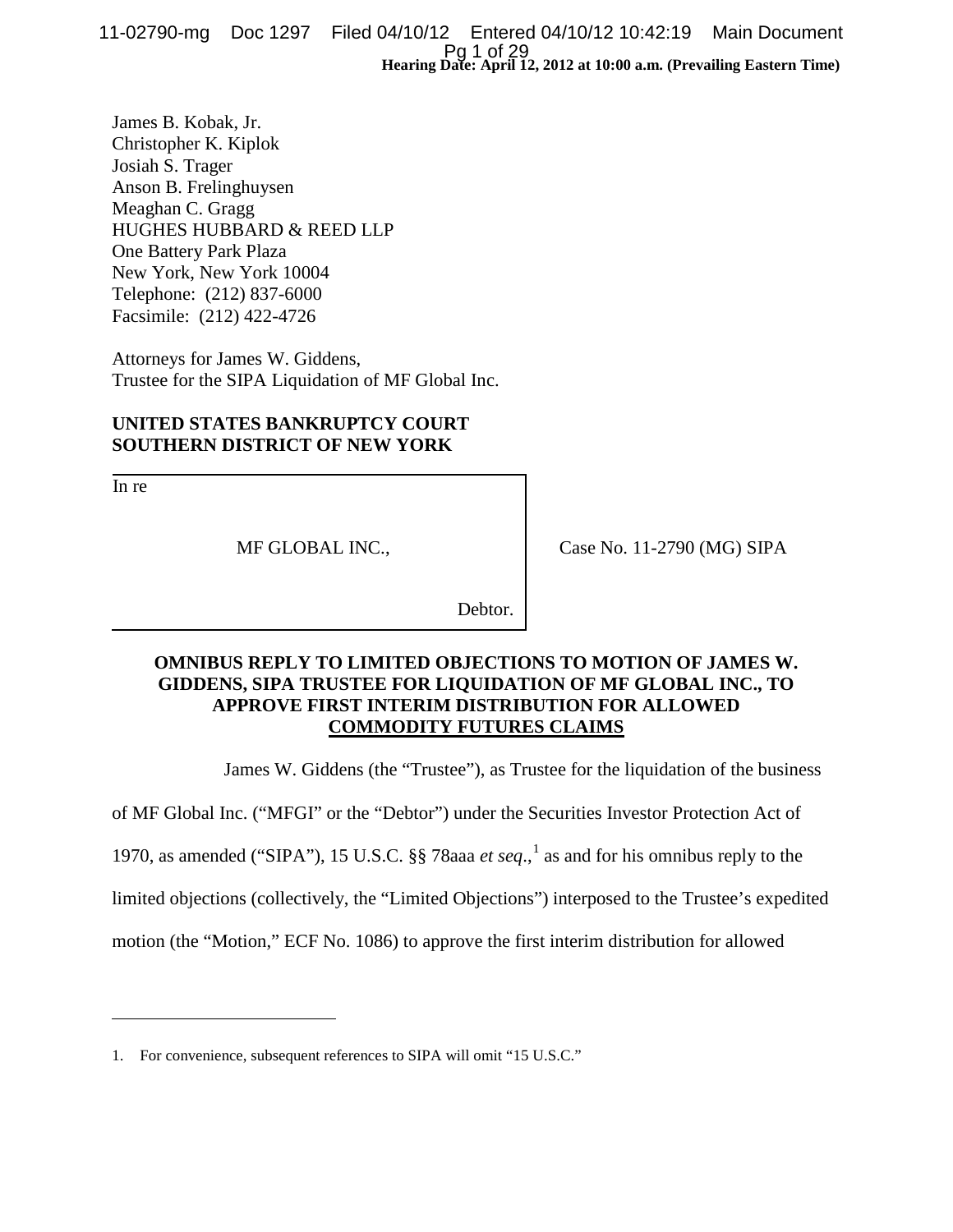# 11-02790-mg Doc 1297 Filed 04/10/12 Entered 04/10/12 10:42:19 Main Document Pg 2 of 29

commodity futures claims, by and through his undersigned counsel, respectfully states as follows:

# **PRELIMINARY STATEMENT**

1. The Trustee filed the Motion seeking authority to distribute an additional approximately \$600 million of Segregated Funds, $^2$  $^2$  approximately \$50 million of Secured Funds, and to identify and establish a Delivery Class and distribute approximately \$35 million of Delivery Funds to claimants with allowed claims for property in that class. These funds would be distributed to former futures customer claimants who timely filed claims and have received and agreed to the Trustee's determination of their claims (each a "Finalized Claim"), on a rolling basis. For clarity, a claimant's claim also becomes a "Finalized Claim" if the claimant does not agree to the Trustee's determination of the claim, but either through mutual agreement or judicial determination, any disputes regarding the claim are ultimately resolved.<sup>[3](#page-1-1)</sup>

2. Several former public customers of MFGI interposed limited objections and responses or sent informal responses to the Trustee's counsel (together, the "Limited Objections") relating to the relief sought in the Motion.<sup>[4](#page-1-0)</sup> These Limited Objections primarily

 $\overline{a}$ 

(Footnote continued on next page)

<span id="page-1-0"></span><sup>2.</sup> Capitalized terms not otherwise defined herein shall have the meanings ascribed to them in the Motion.

<span id="page-1-1"></span><sup>3.</sup> The term "Finalized Claim" was not used in the Proposed Order, originally submitted by the Trustee, but rather the Trustee used "allowed claim." Again, for the avoidance of doubt, the Trustee meant that claims that were allowed because of the claimant's agreement and those that were finalized through mutual or judicial resolution would be eligible for this proposed First Interim Claims Distribution.

<sup>4.</sup> These consist of: (1) Claimant Jill Zunshine's Response to the Trustee's Motion to Approve First Interim Distribution for Allowed Commodity Futures Claims (ECF No. 1190); (2) Response of Patrick O'Malley, M.D., Matthew Johnson and Michael Dokupil to Trustee's Motion to Approve First Interim Distribution for Allowed Commodity Futures Claims (ECF No. 1206); (3) Certain MF Global Inc. Claimants' Objection to Motion of James W. Giddens, SIPA Trustee for Liquidation of MF Global Inc., to Approve First Interim Distribution for Allowed Commodity Futures Claims (ECF No. 1208); (4) Joinder and Limited Response of John Supple, Thomas Ritter and Greenbriar Partners, L.P. to Motion of James W. Giddens, SIPA Trustee for Liquidation of MF Global, Inc., to Approve First Interim Distribution for Allowed Commodity Futures Claims (ECF No.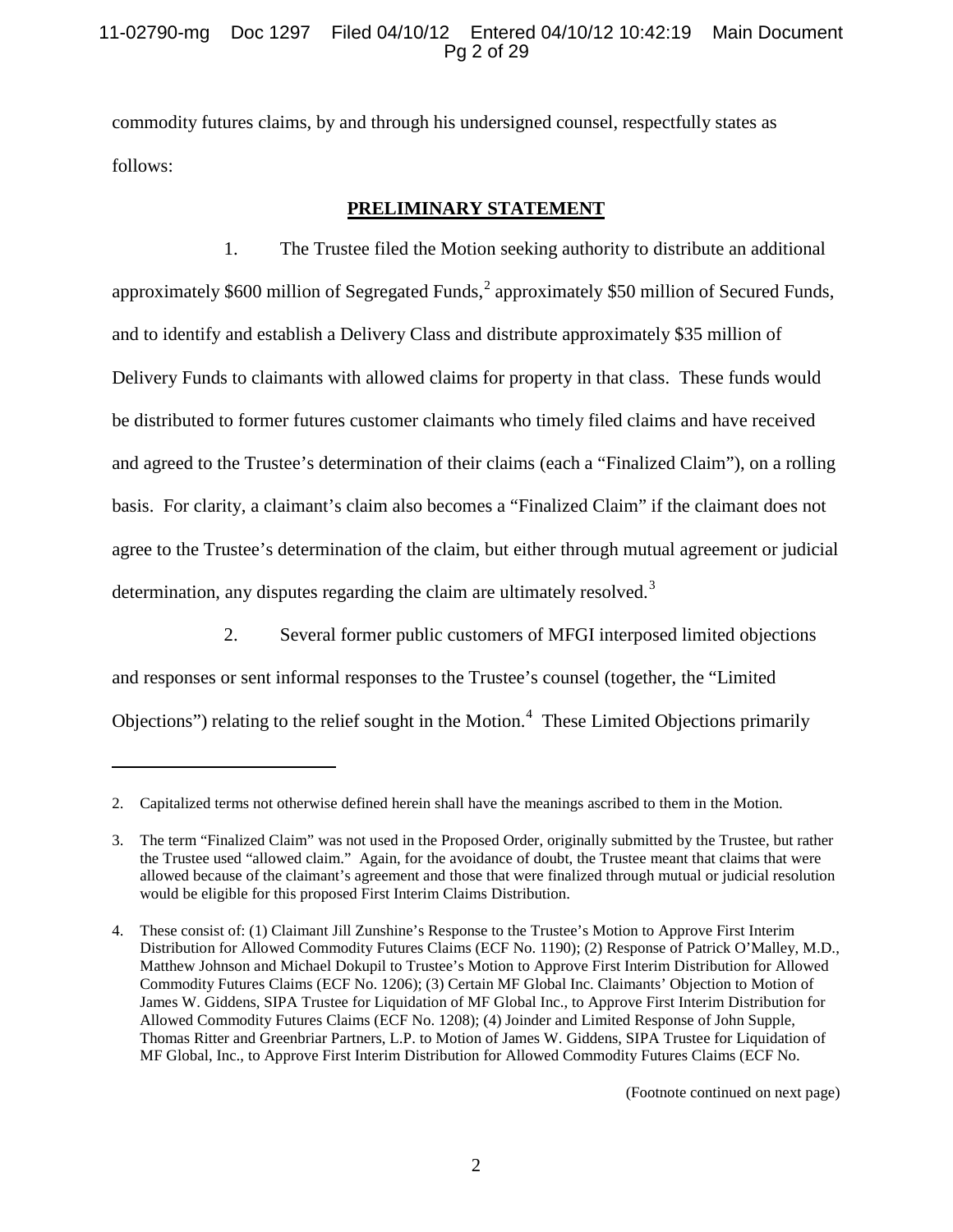# 11-02790-mg Doc 1297 Filed 04/10/12 Entered 04/10/12 10:42:19 Main Document Pg 3 of 29

seek clarification regarding the identified and proposed Delivery Class and the Declaration, Release and Assignment (the "DRA") that is required to be executed by claimants if they agree with the Trustee's determinations of their claims before their claims are deemed Finalized Claims and they become eligible to receive funds through the proposed First Interim Claims Distribution. Accordingly, this omnibus reply (the "Omnibus Reply") addresses the Limited Objections by common category.

3. Counsel for the Trustee has reviewed the five formal Limited Objections that were filed in response to the Motion and the one informal, undocketed response, and addresses all those responses in this Omnibus Reply.<sup>[5](#page-2-0)</sup>

4. The Trustee also received submissions from what are clearly not former public customers of MFGI, nor representatives of former public customers. The trustee for the chapter 11 proceeding of MF Global Holdings Ltd., *et al*. (the "Chapter 11 Trustee") filed a statement (the "Holdings Statement," ECF No. 1215) purporting to support the relief requested by the Motion, but making requests for extensive data concerning the status of the MFGI liquidation for purposes not germane to this Motion solely for the interests of its non-customer creditors and bondholders. This Motion only involves distribution of segregated customer property to former customers and makes clear both that the Trustee is withholding reasonable and substantial sums of customer property for contingencies and that non-customer property that

<sup>(</sup>Footnote continued from previous page)

<sup>1216); (5)</sup> Limited Objection of Former Commodities Account Customers of MF Global Inc. to Motion of James W. Giddens, SIPA Trustee for Liquidation of MF Global Inc., to Approve First Interim Distribution for Allowed Commodities Futures Claims, and to Related Proposed Order (ECF No. 1217); and (6) Informal Response of George V. Utlik (undocketed).

<span id="page-2-0"></span><sup>5.</sup> A chart summarizing each of these responses, and showing the Trustee's replies, is attached hereto as Exhibit A.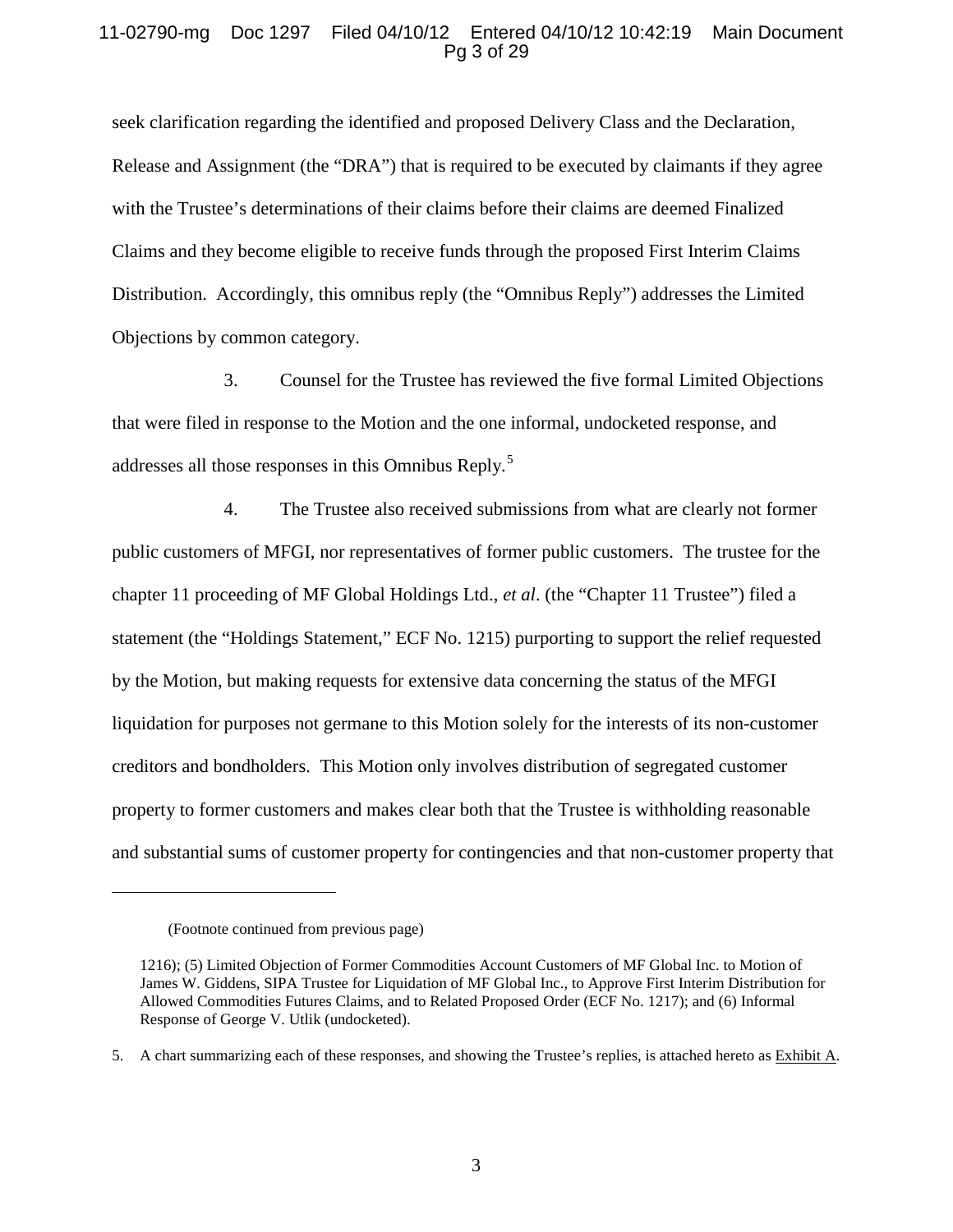# 11-02790-mg Doc 1297 Filed 04/10/12 Entered 04/10/12 10:42:19 Main Document Pg 4 of 29

is being marshaled is not involved. The Statutory Creditors' Committee of MF Global Holdings Ltd., *et al.* (the "Chapter 11 Committee") then filed a (very late) response, titled as a joinder in the Holdings Statement (the "Committee Statement," ECF No. 1277), which included a chart of mostly incorrect statements about the discussions and exchanges of information between the two trustees, in which the Chapter 11 Committee has not actively participated.

5. To be clear, the Trustee has been working diligently for the benefit of MFGI's former customers and conducting this SIPA Proceeding with the utmost transparency for their benefit. The non-germane points of the Chapter 11 Trustee are addressed at the end of this Omnibus Reply after addressing the concerns of former public customers—the beneficiaries of the Trustee's Motion. Additionally, in Exhibit B attached hereto, the Trustee sets the record straight about the status of the information exchanges between the Trustee and the Chapter 11 Trustee.

#### **THE TRUSTEE'S RESPONSES TO THE LIMITED OBJECTIONS**

#### Limited Objections Relating to the Delivery Class

 $\overline{a}$ 

6. Two of the Limited Objections from former customers relate to the Trustee's identification and proposed establishment of a Delivery Class.<sup>[6](#page-3-0)</sup> The Trustee maintains that, pursuant to the Part 190 Regulations, the proposed Delivery Class is comprised of Delivery Credits, Frozen Proceeds, and Delivery Debits, as well as the Physical Customer Property.

<span id="page-3-0"></span><sup>6.</sup> *See* Response of Patrick O'Malley, M.D., Matthew Johnson and Michael Dokupil to Trustee's Motion to Approve First Interim Distribution for Allowed Commodity Futures Claims (ECF No. 1206); Joinder and Limited Response of John Supple, Thomas Ritter and Greenbriar Partners, L.P. to Motion of James W. Giddens, SIPA Trustee for Liquidation of MF Global, Inc., to Approve First Interim Distribution for Allowed Commodity Futures Claims (ECF No. 1216).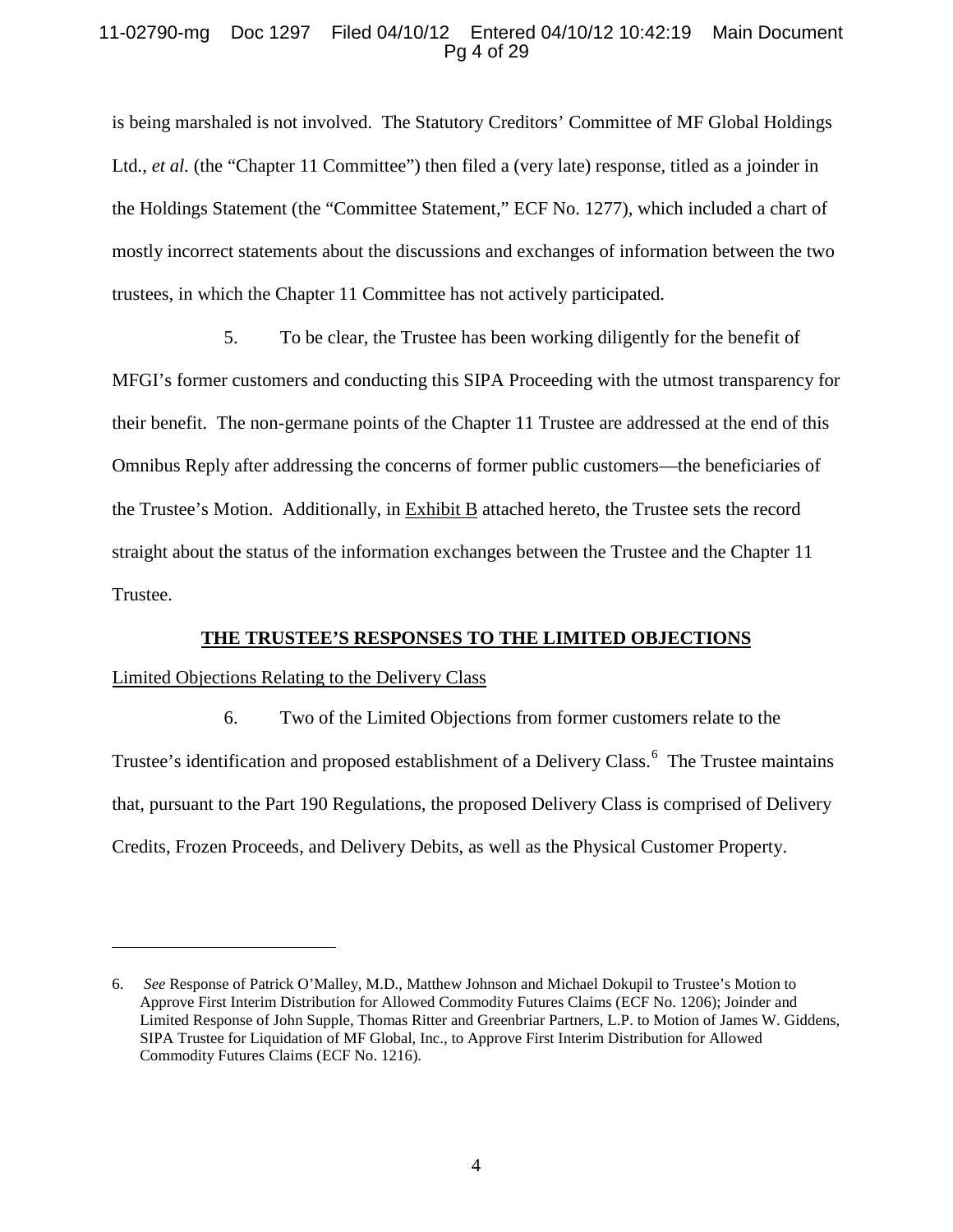#### 11-02790-mg Doc 1297 Filed 04/10/12 Entered 04/10/12 10:42:19 Main Document Pg 5 of 29

7. As the Trustee noted in the Motion, the Part 190 Regulations identify six

potential account classes: futures accounts, foreign futures accounts, leverage accounts,

commodity option accounts, *delivery accounts*, and cleared OTC derivatives accounts. 17 C.F.R.

§ 190.01(a) (emphasis added). "Delivery account" means:

[A]ny account prominently designated as such in the records of the debtor which contains only the specifically identifiable property associated with delivery set forth in  $\S$  190.01(kk)(3), (4), and (5), except that with respect to  $\S 190.01(kk)(4)$  and (5), delivery need not be made or taken and exercise need not be effected for such property to be included in a delivery account.

17 C.F.R. § 190.05(a)(2). In other words, the Delivery Class will include the subset of specifically identifiable property defined in § 190.01(kk)(3), (4), and (5).

8. Under all three relevant subsections of  $\S$  190.01(kk), the definition of specifically identifiable property is dependent on two common factors. First, the cash or other property must be identified on the books and records of the debtor as related to delivery of Physical Customer Property or exercise of the related contracts. *See* 17 C.F.R. § 190.01(kk)(3) (requiring that specifically identifiable property defined under this subsection "can be identified on the books and records of the debtor as received from or for the account of a particular customer as held specifically for the purpose of delivery or exercise"); 17 C.F.R. § 190.01(kk)(4) (requiring that specifically identifiable property defined under this subsection "is identified on the books and records of the debtor as received . . . specifically for the purpose of payment…upon taking delivery or . . . upon exercise"); 17 C.F.R. § 190.01(kk)(5) (requiring that specifically identifiable property defined under this subsection "is identified on the books and records of the debtor as received . . . for the purpose of a delivery or exercise").

9. Second, the cash or other property encompassed by the subset of "specifically identifiable property" defined in 17 C.F.R. § 190.01(kk)(3)–(5), which must be

5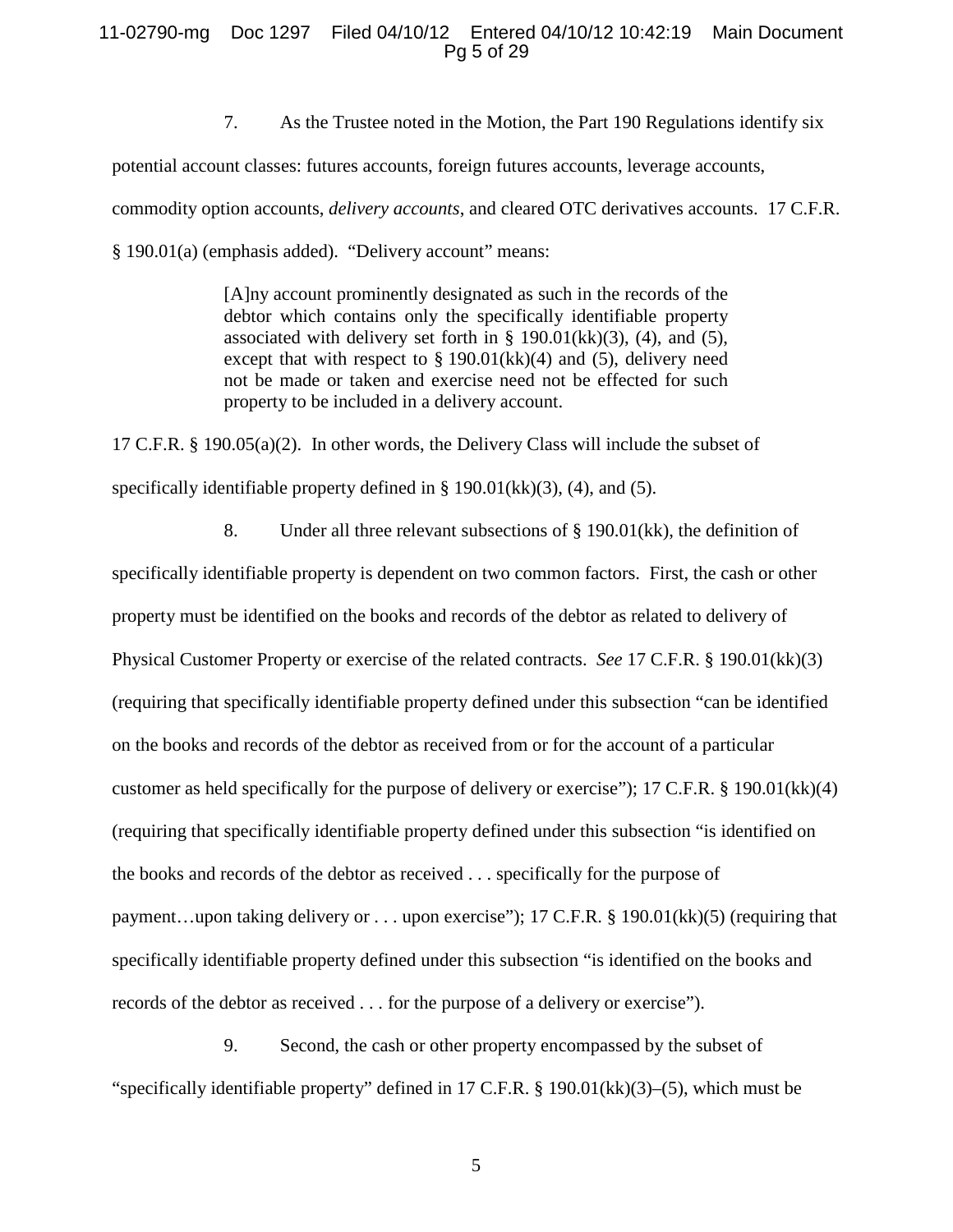### 11-02790-mg Doc 1297 Filed 04/10/12 Entered 04/10/12 10:42:19 Main Document Pg 6 of 29

included in the Delivery Class pursuant to 17 C.F.R. § 109.05(a)(2), must be received, acquired, held, tendered, or deposited for the purpose of *making or taking delivery* of Physical Customer Property or exercising the related contracts. *See* 17 C.F.R. § 190.01(kk)(3) (requiring that specifically identifiable property defined under this subsection be "held by or for the account of the debtor for the purpose of *making or taking delivery* [of Physical Customer Property]") (emphasis added); 17 C.F.R. § 190.01(kk)(4) (requiring that specifically identifiable property defined under this subsection be deposited "to pay for the *taking of physical delivery* [of Physical Customer Property]") (emphasis added); 17 C.F.R. § 190.01(kk)(5) (requiring that specifically identifiable property defined under this subsection be tendered "to *make physical delivery* [of Physical Customer Property]") (emphasis added).

10. In the MFGI books and records, property associated with the segregated (pursuant to section 4d of the Commodity Exchange Act) portion of a customer's account was designated as "F1"; property associated with the secured (pursuant to 17 C.F.R. § 30.7) portion of a customer's account was designated as "F2"; and property associated with the delivery portion of a customer's account was designated as "F/D". Delivery Credits and Delivery Debits were prominently designated in MFGI's books and records as associated with the "F/D" portion of a customer's account. Frozen Proceeds are essentially Delivery Credits suspended as a result of MFGI's entry into liquidation, and would have been designated as associated with the "F/D" portion of a customer's account if MFGI did not enter into liquidation and these proceeds had received any designation in MFGI's book and records.<sup>[7](#page-5-0)</sup> In other words, Delivery Credits,

<span id="page-5-0"></span><sup>7.</sup> As part of the Third Bulk Transfer (ECF No. 717), failed wire transfers, that—but for MFGI's liquidation would have been recredited to the accounts with which they were associated were (with Court approval) credited back to the accountholders' accounts so that bulk transfer distributions could be calculated and effected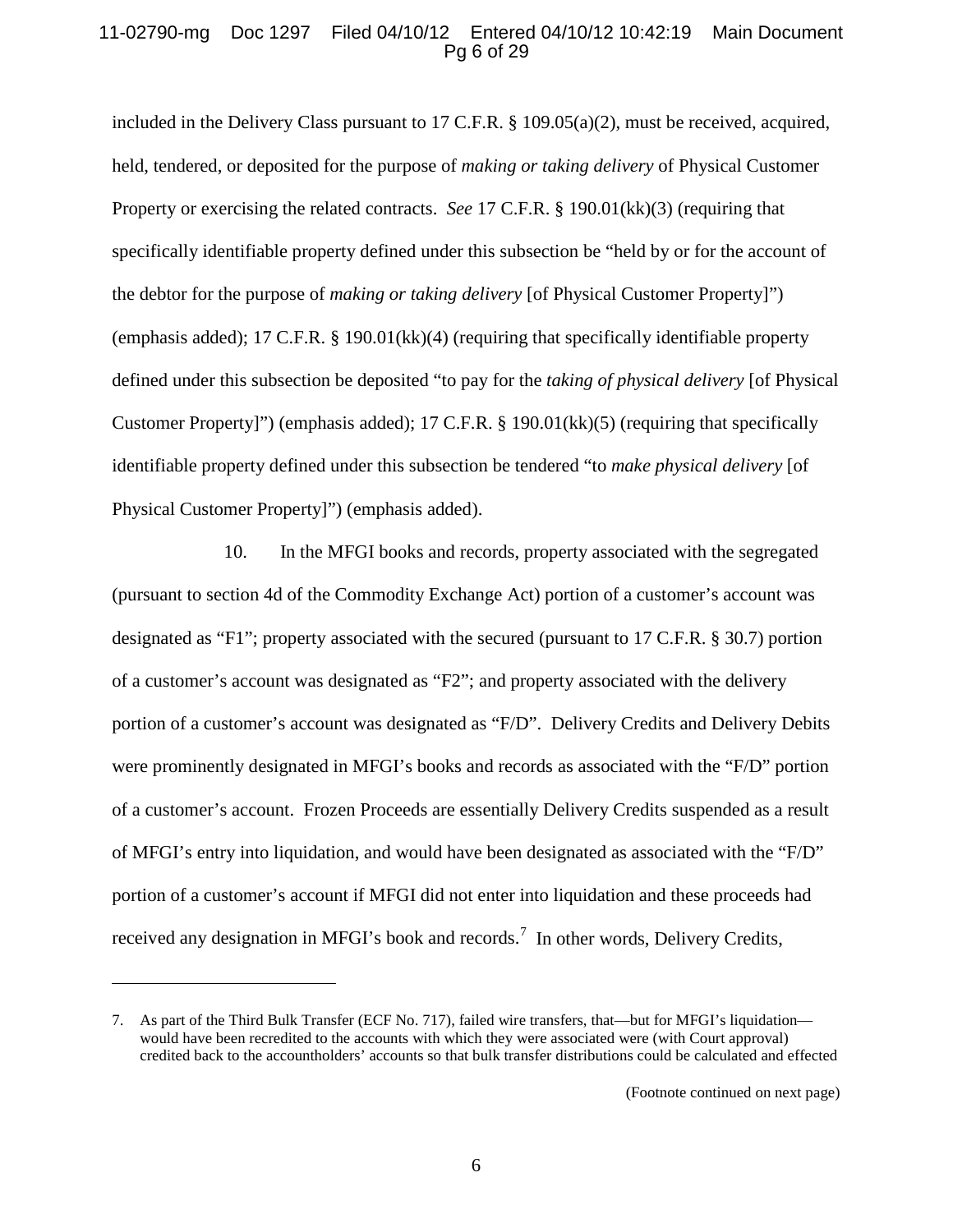#### 11-02790-mg Doc 1297 Filed 04/10/12 Entered 04/10/12 10:42:19 Main Document Pg 7 of 29

Delivery Debits, and Frozen Proceeds were identified on the books and records of MFGI as related to delivery of Physical Customer Property or exercise of the related contracts.

11. Further, Delivery Credits are simply proceeds credited to the F/D portion of a customer's account resulting from the customer *making delivery* of Physical Customer Property in fulfillment of a contractual obligation. As noted above, Frozen Proceeds are Delivery Credits suspended as a result of MFGI's entry into liquidation. Delivery Debits are simply debits recorded in the F/D portion of a customer's account resulting from the customer *taking delivery* of Physical Customer Property in fulfillment of a contractual obligation. In other words, Delivery Credits, Delivery Debits, and Frozen Proceeds were associated with the customer's account for the purpose of *making or taking delivery* of Physical Customer Property or exercising the related contracts. Thus, these categories of property fall squarely into the subset of "specifically identifiable property" encompassed by 17 C.F.R. § 190.01(kk)(3)–(5), which must be included in the Delivery Class pursuant to 17 C.F.R.  $\S$  190.05(a)(2).

12. Moreover, on MFGI's books and records, Delivery Credits were designated as associated with the "F/D" portion of customers' accounts and were *not* designated as associated with the "F1" portion of customers' accounts that includes property segregated under section 4d of the Commodity Exchange Act ("4d Customer Property"). Importantly, the funds associated with Delivery Credits were not required to be segregated under section 4d of the

<sup>(</sup>Footnote continued from previous page)

appropriately. While this investigation into Frozen Proceeds took longer, the process here is logistically similar to the failed wire transfer process previously authorized by this Court; the Frozen Proceeds would have posted as F/D credits (a/k/a Delivery Credits) to the accountholders' accounts, but for MFGI's liquidation. In both cases, the credits were not reflected on the books and records on the Filing Date, but are nonetheless, readily traceable to the former customers' accounts and corresponding account classes.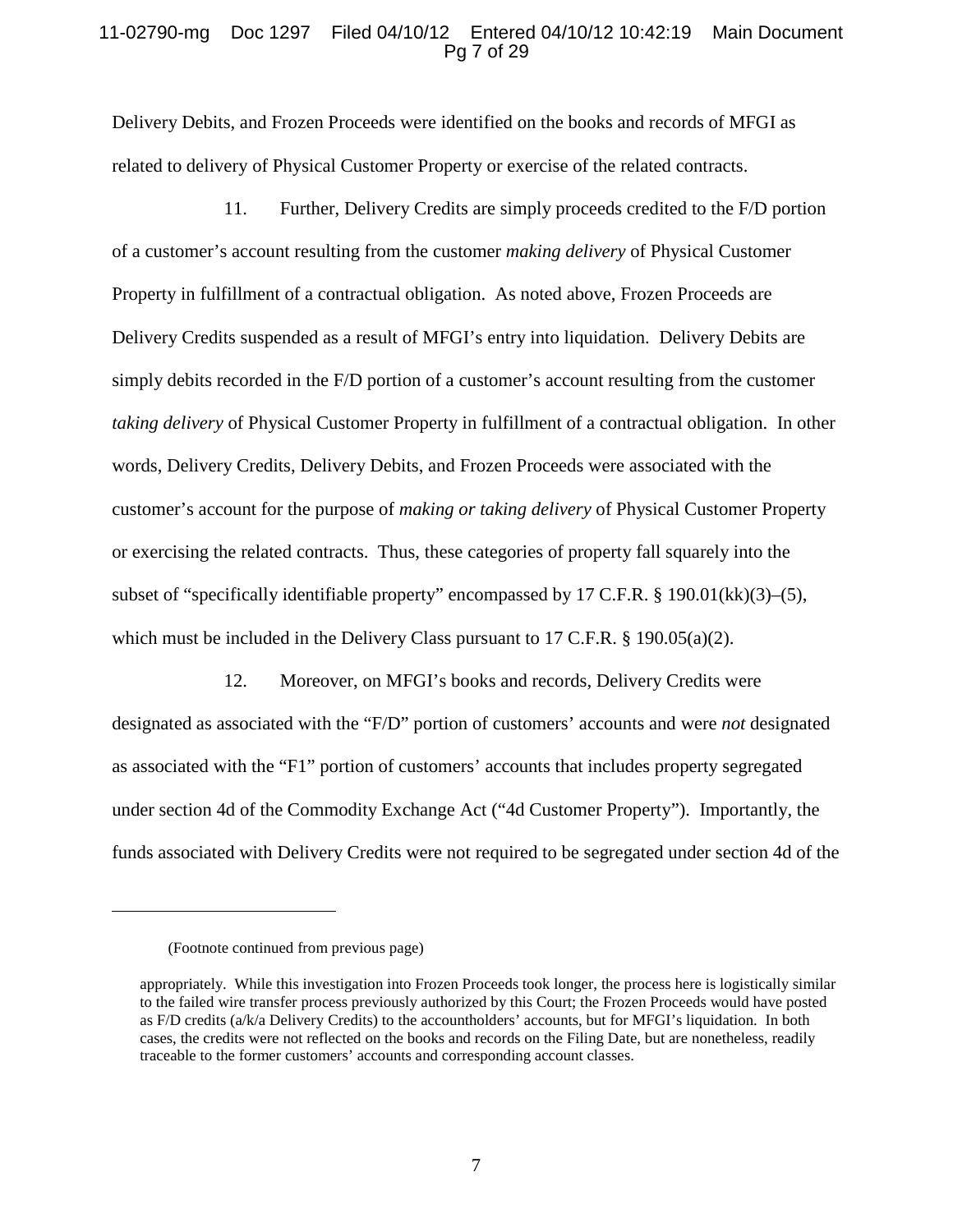#### 11-02790-mg Doc 1297 Filed 04/10/12 Entered 04/10/12 10:42:19 Main Document Pg 8 of 29

Commodity Exchange Act, and, in fact, were not so segregated—meaning that they were not comingled with the 4d Customer Property. Thus, it would be improper to include Delivery Credits and Frozen Proceeds in the account class containing 4d Customer Property. Delivery Credits and Frozen Proceeds clearly do not qualify as property associated with commodity transactions in foreign markets secured pursuant to 17 C.F.R. § 30.7 ("30.7 Secured Customer Property"), were not associated with the "F2" portion of customers' accounts, and cannot be included in the account class containing 30.7 Secured Customer Property. Including Delivery Credits, Delivery Debits, and Frozen Proceeds in the Delivery Class will in no way negate the CFTC's purpose in creating the delivery account class of ensuring that "this property . . . will not be diluted by other types of customer claims." 48 Fed. Reg. 8716, 8731 (Mar. 1, 1983). Delivery Credits, Delivery Debits, and Frozen Proceeds must be accounted for in the Delivery Class in order to comply with the Part 190 Regulations, and cannot be included in any other account class or associated with "other types of customer claims."

13. As the Trustee stated in the Motion, the Delivery Credits were not required to be segregated pursuant to section 4d of the Commodity Exchange Act, were not so segregated, but are nevertheless among the missing MFGI customer funds. One Limited Objection<sup>[8](#page-7-0)</sup> seeks to have the Delivery Credits and Frozen Proceeds improperly excluded from the Delivery Class. As holders of Physical Customer Property, these objectors are attempting to wrongfully reduce the shortfall of one account class—the Delivery Class—by inappropriately excluding Delivery Credits and Frozen Proceeds. Because the Delivery Credits are among the

<span id="page-7-0"></span><sup>8.</sup> *See* Response of Patrick O'Malley, M.D., Matthew Johnson and Michael Dokupil to Trustee's Motion to Approve First Interim Distribution for Allowed Commodity Futures Claims (ECF No. 1206).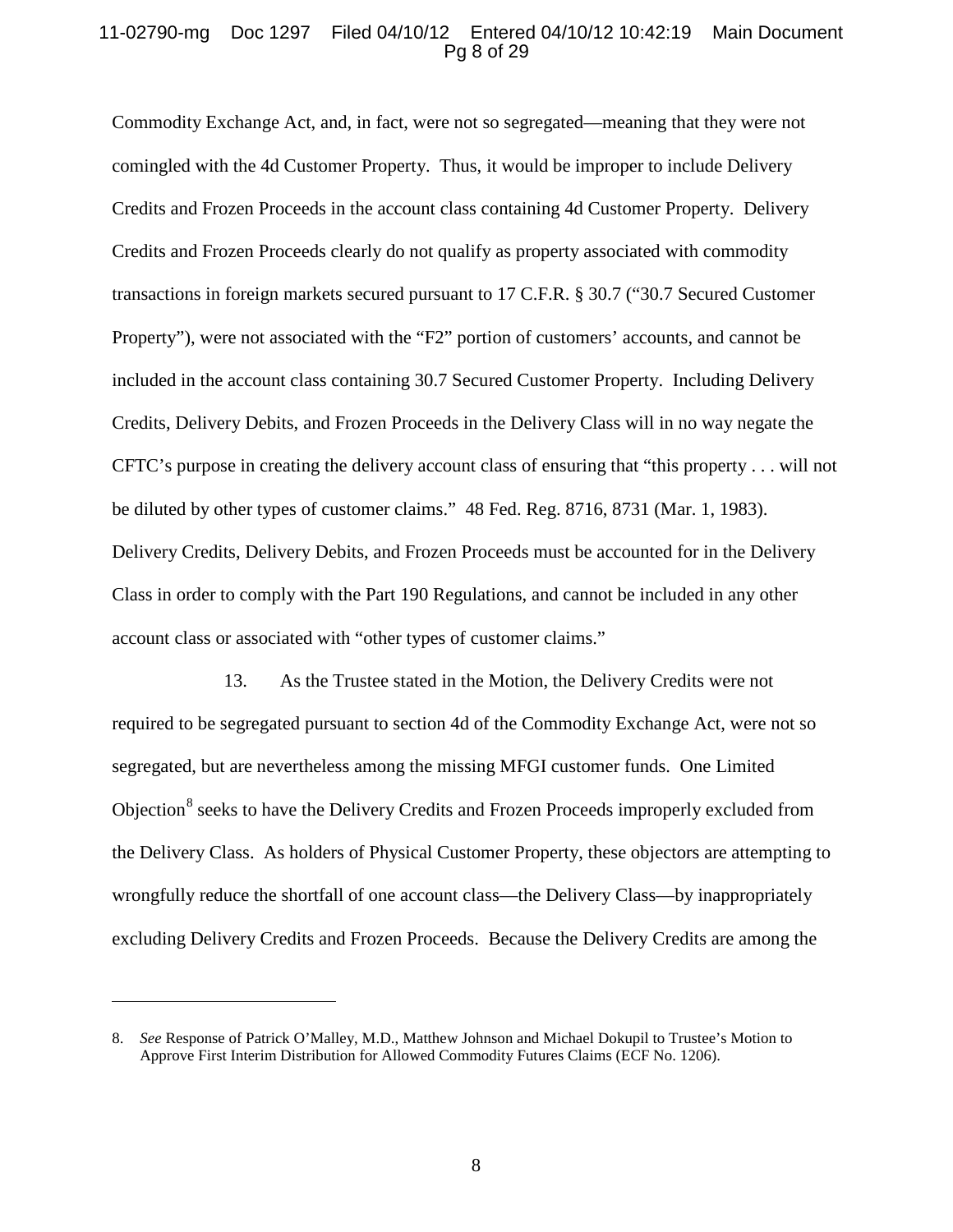#### 11-02790-mg Doc 1297 Filed 04/10/12 Entered 04/10/12 10:42:19 Main Document Pg 9 of 29

missing MFGI customer funds, they will have the net effect of increasing the shortfall of whichever account class to which that property is attributed. Delivery Credits and Delivery Debits were prominently designated in MFGI's books and records as associated with the "F/D" portion of customers' accounts, and were held by MFGI for the purpose of making or taking delivery of Physical Customer Property. As explained above, Frozen Proceeds are Delivery Credits suspended as a result of MFGI's entry into liquidation. Accordingly, Delivery Credits, Delivery Debits, and Frozen Proceeds properly belong in the Delivery Class, along with Physical Customer Property, regardless of the effect they may have on the shortfall of that class. It would unjustly burden other former customers of MFGI to improperly increase the shortfall of other account classes by inappropriately attributing Delivery Credits, Delivery Debits, and Frozen Proceeds to any account class other than the class to which they belong—the Delivery Class.

14. These objectors further assert that Delivery Credits and Frozen Proceeds cannot be included in the Delivery Class because they were not required to be segregated and were in fact not segregated. Response of Patrick O'Malley, M.D., Matthew Johnson and Michael Dokupil at  $\P$  9. To be clear, the Trustee stated that these funds were not required to be segregated *pursuant to section 4d of the Commodity Exchange Act* (Motion at ¶ 24)—and were not, in fact, comingled with such segregated funds. Moreover, the fact that funds associated with Delivery Credits and Frozen Proceeds were not required to be segregated and were not in fact segregated does not and cannot exclude them from the definition of "specifically identifiable property" under 17 C.F.R. § 190.01(kk)(3)–(5) where those subsections make no mention of segregation. Further, 17 C.F.R. § 190.05(a)(2) provides only that the delivery account class must include "the specifically identifiable property *associated* with delivery set forth in

9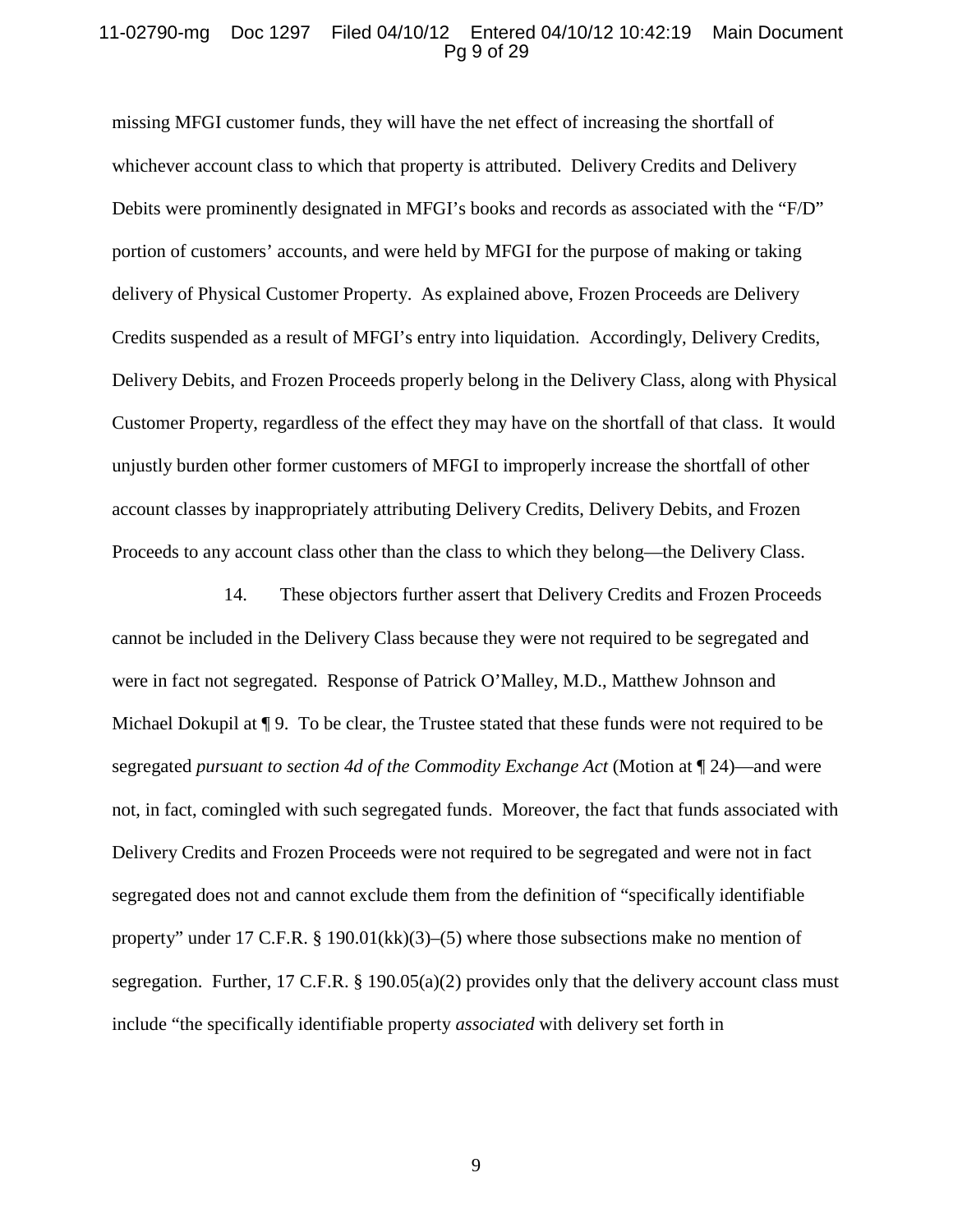#### 11-02790-mg Doc 1297 Filed 04/10/12 Entered 04/10/12 10:42:19 Main Document Pg 10 of 29

§ 190.01(kk)(3), (4), and (5)  $\dots$  " (emphasis added). Again, there is no segregation requirement included in the definition of delivery account.

15. In support of their assertion, the objectors misrepresent CFTC commentary as stating that "the 'delivery account' class should only include '[p]roperty segregated on behalf of a delivery account.'" Response of Patrick O'Malley, M.D., Matthew Johnson and Michael Dokupil at ¶ 9 (citing 48 Fed. Reg. 8716, 831 (Mar. 1, 1983)). The cited provision of the Federal Register actually reads, "[p]roperty segregated on behalf of a delivery account, under the allocation provisions, will be allocated only to that account class." 48 Fed. Reg. 8716, 831 (Mar. 1, 1983). Thus, any property segregated on behalf of a delivery account must be included in the delivery account class, which includes the Delivery Credits, Delivery Debits, and Frozen Proceeds. Moreover, 17 C.F.R. § 190.08(c) specifically states that "property held by or for the account of a customer, which is segregated on behalf of a specific account class, or readily traceable on the filing date to customers of such account class, must be allocated to the customer estate of the account class for which it is segregated *or to which it is readily traceable*." (emphasis added). Therefore, even under the objectors' mischaracterization of the CFTC's commentary, property not so segregated but otherwise readily traceable and encompassed by the relevant definitions included in 17 C.F.R. §§ 190.01(kk)(3)–(5) and 190.05(a)(2)—including the Delivery Credits, Delivery Debits, and Frozen Proceeds—must also be included in the Delivery Class.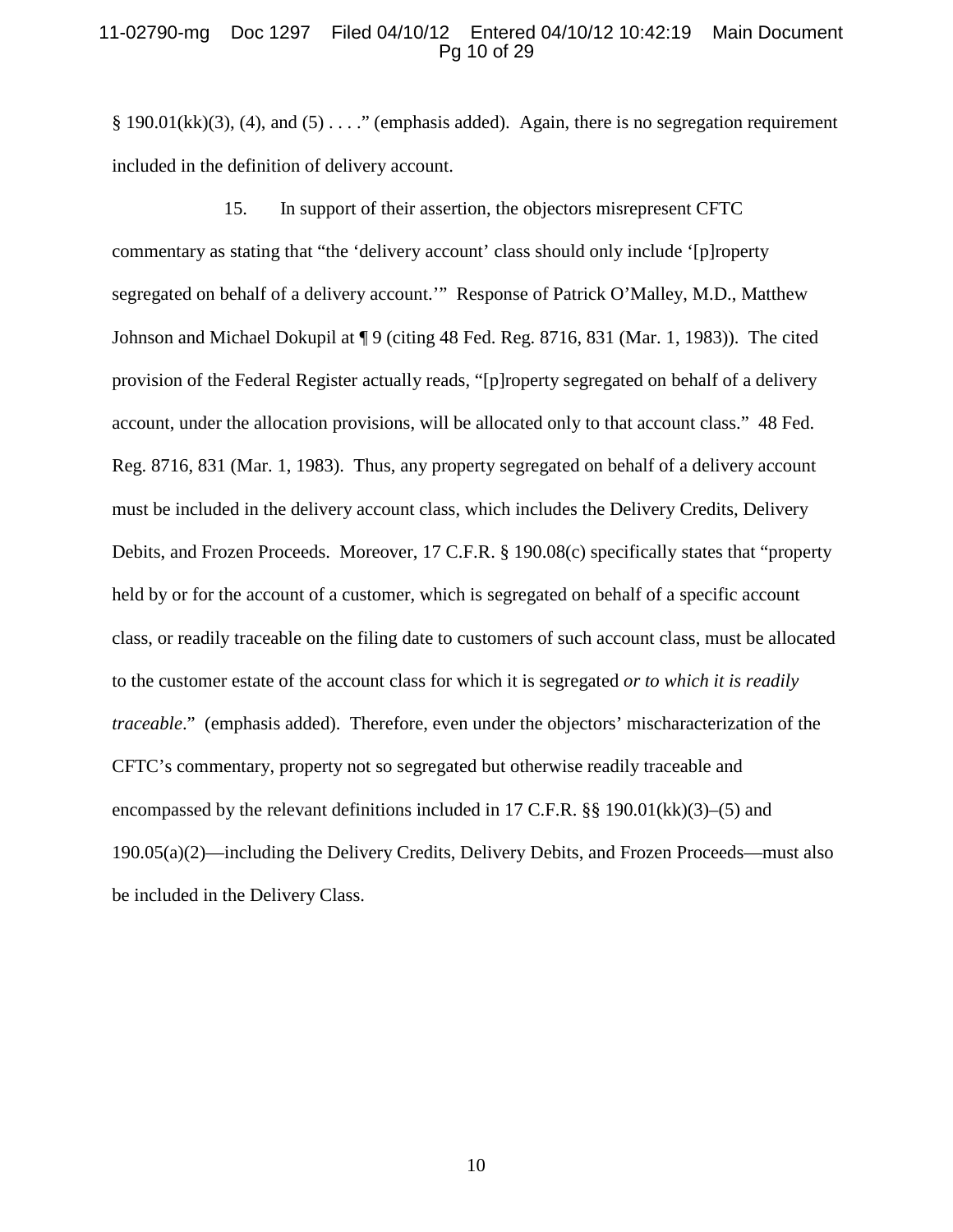# 11-02790-mg Doc 1297 Filed 04/10/12 Entered 04/10/12 10:42:19 Main Document Pg 11 of 29

16. A second Limited Objection<sup>[9](#page-10-0)</sup> supported the Motion and requested only that the Trustee promptly determine the claims of and make distributions to those claimants with property that would now fall into the Delivery Class, but which was not covered by the categories of property which received distributions through the bulk transfer process. If the Trustee is authorized to establish the Delivery Class in accordance with the terms set forth in the Motion, his professionals will issue claim determinations to these claimants as soon as practicable. If these Delivery Class claimants agree with the Trustee's determinations and execute DRAs, thereby rendering their claims Finalized Claims, they will promptly become eligible for distributions. If these Delivery Class claimants object to the Trustee's determinations, they will be eligible for distributions after the dispute is resolved.

#### Limited Objections Relating to the DRAs

 $\overline{a}$ 

17. Several of the Limited Objections sought clarification on, or objected to, aspects of the DRA that accompanies the Trustee's claim determinations.<sup>[10](#page-10-1)</sup> As a preliminary matter, in order to receive funds under the proposed First Interim Claims Distribution, claimants must have timely filed claims and received determinations of their claims from the Trustee. Thereupon, if a claimant agrees with the Trustee's determination of his or her claim and executes

<span id="page-10-0"></span><sup>9.</sup> *See* Joinder and Limited Response of John Supple, Thomas Ritter and Greenbriar Partners, L.P. to Motion of James W. Giddens, SIPA Trustee for Liquidation of MF Global, Inc., to Approve First Interim Distribution for Allowed Commodity Futures Claims (ECF No. 1216).

<span id="page-10-1"></span><sup>10.</sup> *See* Claimant Jill Zunshine's Response to the Trustee's Motion to Approve First Interim Distribution for Allowed Commodity Futures Claims (ECF No. 1190); Certain MF Global Inc. Claimants' Objection to Motion of James W. Giddens, SIPA Trustee for Liquidation of MF Global Inc., to Approve First Interim Distribution for Allowed Commodity Futures Claims (ECF No. 1208); Limited Objection of Former Commodities Account Customers of MF Global Inc. to Motion of James W. Giddens, SIPA Trustee for Liquidation of MF Global Inc., to Approve First Interim Distribution for Allowed Commodities Futures Claims, and to Related Proposed Order (ECF No. 1217); Informal Response of George V. Utlik (undocketed).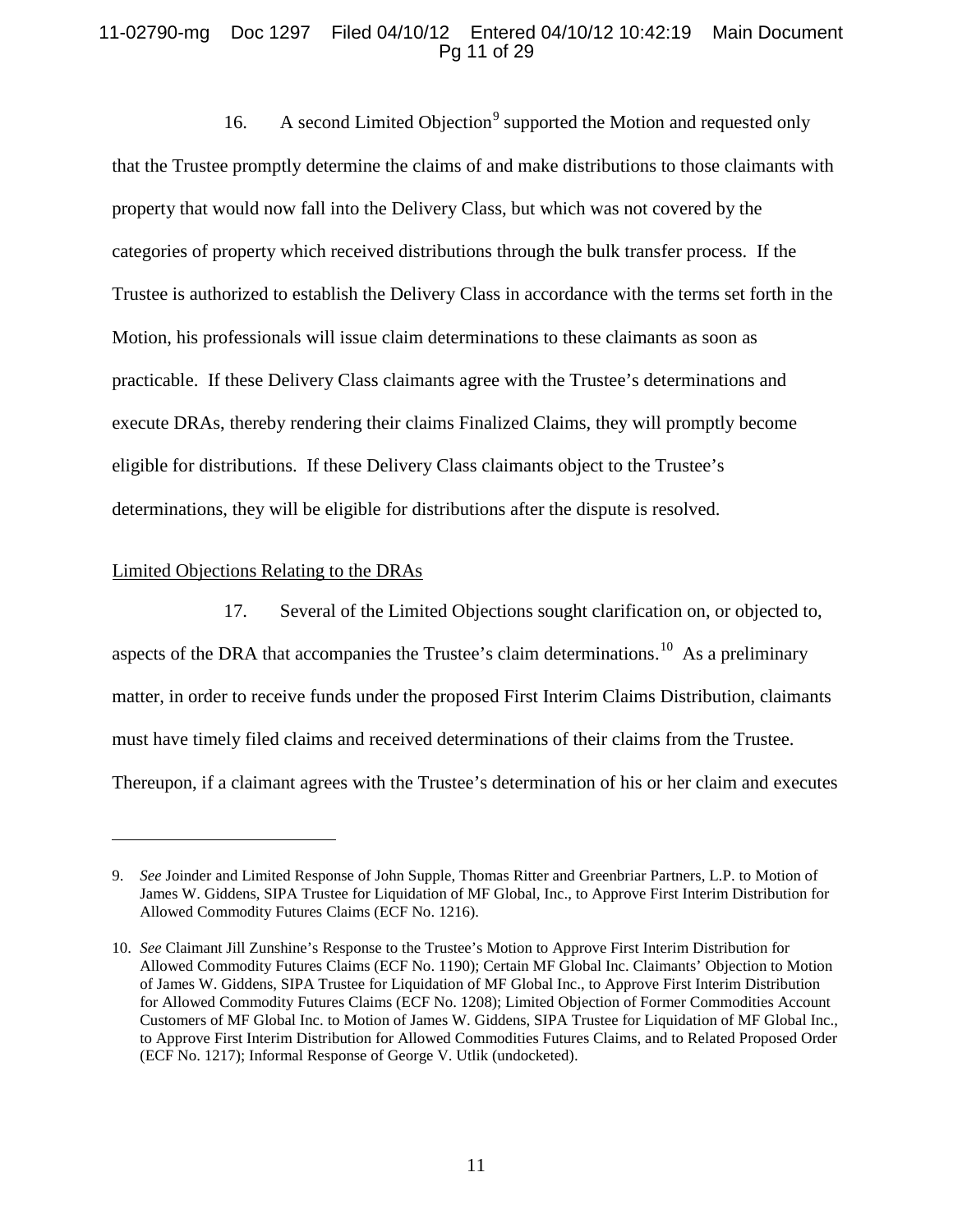### 11-02790-mg Doc 1297 Filed 04/10/12 Entered 04/10/12 10:42:19 Main Document Pg 12 of 29

the DRA accompanying the Trustee's claim determination, the claimant will be deemed to have a Finalized Claim, eligible for distribution under the proposed First Interim Claims Distribution. If a claimant disputes the Trustee's determination of his or her claim, such claim will be deemed a Finalized Claim only upon resolution of the dispute—whether that be through negotiation between the parties or through judicial resolution culminating in entry of a Court order.

18. Separately from this Omnibus Reply and related Motion, the Trustee has entered a stipulation and filed a response to various former customers' concerns and objections regarding the DRA (the "DRA Response," ECF No. 1274). The concerns regarding the DRA that were raised in the Limited Objections to this Motion were largely filed by the same former MFGI customers who filed objections to the DRA $^{11}$  $^{11}$  $^{11}$  and are addressed in the Trustee's DRA Response. Accordingly, the DRA Response is incorporated by reference into this Omnibus Reply.

19. In sum, the DRA only assigns the portion of a customer's claim relating to *actual* payments of funds the customer receives from the Trustee in connection with this SIPA Proceeding. The DRA does not and will not alter or limit any rights a customer has, or any standing a customer has, to assert claims against third parties other than the Released Persons (as defined in the DRA) and to recover against such third parties on unsatisfied claims. The Trustee has considerable discretion in carrying out his responsibilities, to an even greater extent than a trustee in a bankruptcy liquidation, including the obtaining of releases and assignments for

<span id="page-11-0"></span><sup>11.</sup> Of the three formal Limited Objections addressing the DRA, Jill Zunshine also filed a separate objection to the DRA (ECF No. 1161), as did the Paradigm Group (ECF No. 1111), and their concerns are addressed in the DRA Response. The concerns raised in the one remaining formal Limited Objection (ECF No. 1208) are also addressed in the DRA Response. The questions raised in the informal, undocketed response of George V. Utlik are addressed herein.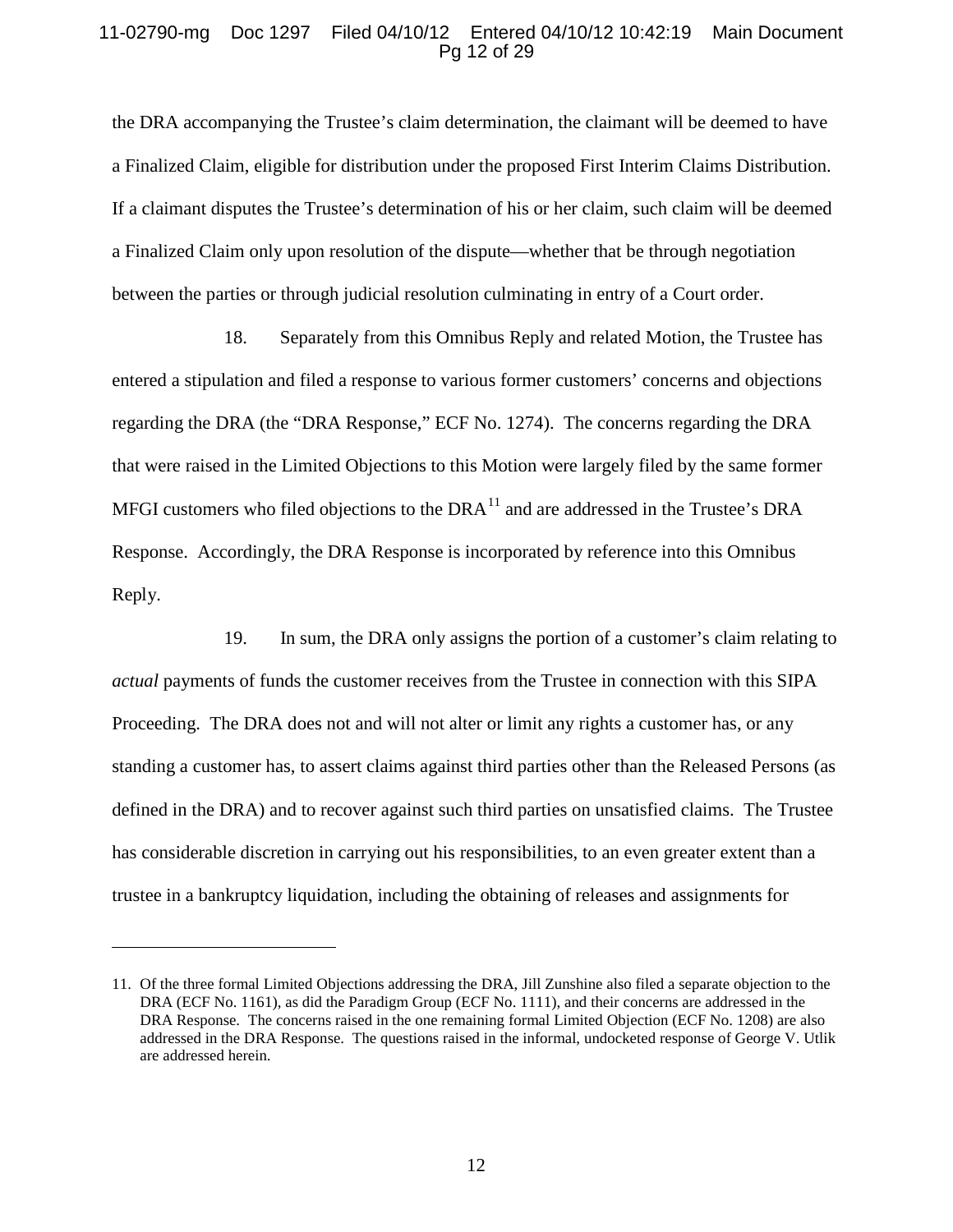### 11-02790-mg Doc 1297 Filed 04/10/12 Entered 04/10/12 10:42:19 Main Document Pg 13 of 29

former customer's claims against third parties. *SEC v. Albert & Maguire Secs. Co.*, 560 F.2d 569, 573 (3d Cir. 1977) (trustee's broad powers extend to obtaining assignments of a customer's claims against third parties); *see also* 1 Collier on Bankruptcy ¶ 12.02 (16th ed. 2011). The document that the Trustee requests of each claimant is consistent with the goals of having similar, parallel claims processes for commodities and securities customers. It is prudent in terms of preserving standing for possible recovery of customer property and an application of principles consistent with the Second Circuit's ruling regarding assignment of claims under Section 541(a)(7) of the Bankruptcy Code. *See Bankruptcy Servs., Inc. v. Ernst & Young (In re CBI Holding Co.)*, 529 F.3d 432, 457 (2d Cir. 2008).

#### Miscellaneous Additional Points Addressed in the Limited Objections

 $\overline{a}$ 

20. One Limited Objection asserted that a deadline should be set for the Trustee's determination of claims.<sup>[12](#page-12-0)</sup> The Trustee's professionals are putting forth tremendous efforts to determine claims with as much expediency as is responsibly possible. As of the time of this filing, in the roughly two months since the bar date for the filing of commodities customer claims:

• The Trustee has received 26,778 total commodities claims and has received over 4,500 additional general creditor claims that were likely misfiled, which will be treated as commodities claims. That said, the vast majority of the misfiled general creditor claims appear to be duplicative of filed commodities claims and some of the filed commodities claims are duplicates of and/or amendments to previously filed

<span id="page-12-0"></span><sup>12.</sup> *See* Certain MF Global Inc. Claimants' Objection to Motion of James W. Giddens, SIPA Trustee for Liquidation of MF Global Inc., to Approve First Interim Distribution for Allowed Commodity Futures Claims (ECF No. 1208) at ¶ 4.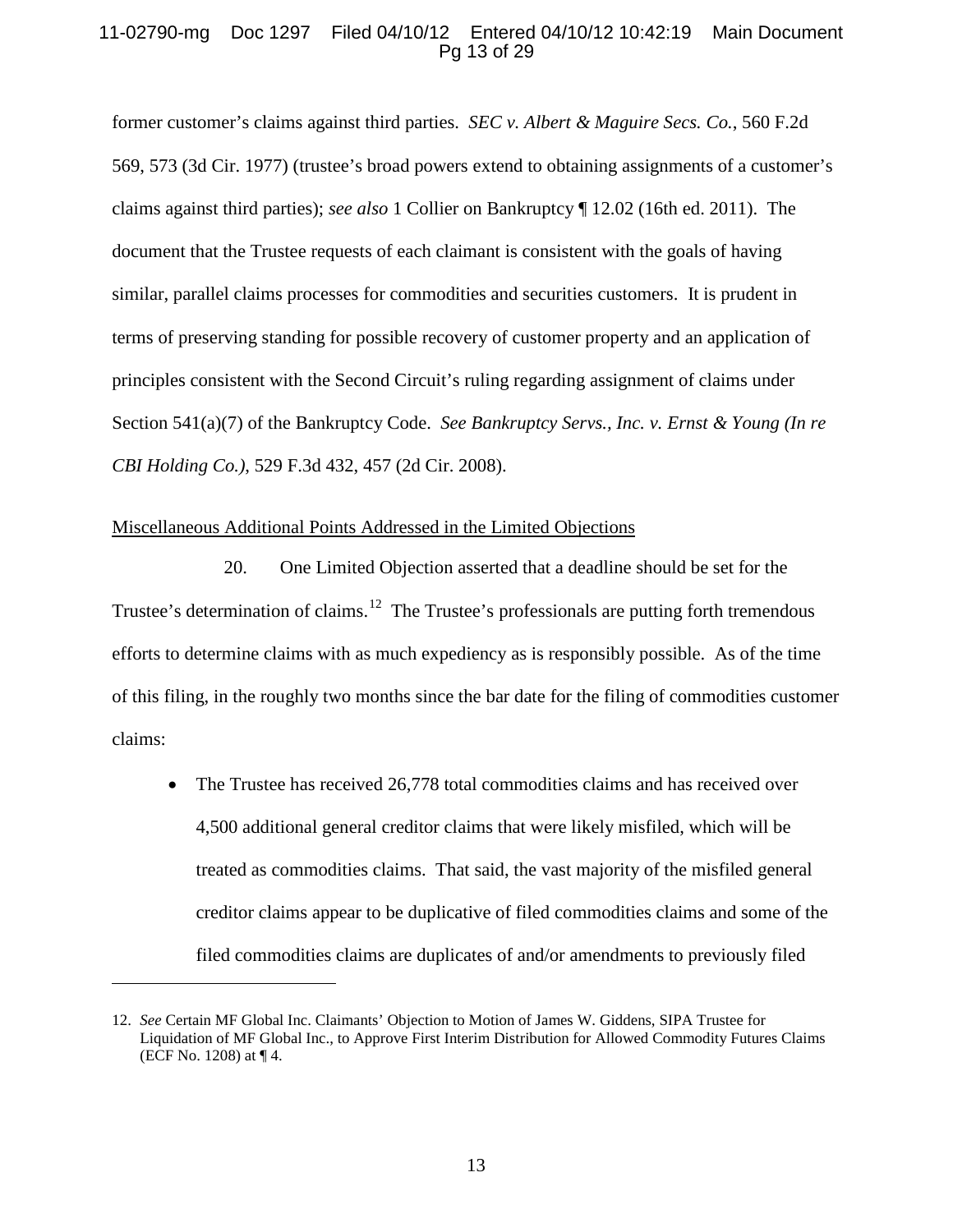#### 11-02790-mg Doc 1297 Filed 04/10/12 Entered 04/10/12 10:42:19 Main Document Pg 14 of 29

claims. The Trustee expects that the total number of unique claims from former commodities customers (accounting for duplicates and amendments) will be approximately 23,000.

- The Trustee has determined and issued letters of determination for 21,116 commodities claims (which is over 90% of the expected total claims).
- To date, the Trustee has received 49 objections to his determinations and has received approximately 8,000 DRAs from former commodities customers agreeing with the Trustee's determination. The time to object to the Trustee's determinations has expired for another approximately 4,500 claims.

21. The roughly two thousand unique commodities public customer claims that are in the process of being determined involve complexities that require additional investigation, reconciliation and/or resolution. Nonetheless, the Trustee's professionals continue to work toward determining the remaining commodities customer claims as quickly as possible, expect to complete these determinations in the very near future, and are continuously issuing letters of determination on a rolling basis. A deadline for the Trustee's determination of these claims is not only unwarranted, it would be detrimental to determining net equity claims accurately and fairly in the interests of all claimants and as the CFTC regulations require. For example, the recent Court approval of the sale of the Physical Customer Property remaining under the Trustee's control (ECF No. 1279) and the proposed establishment of the Delivery Class in the instant Motion, if approved by the Court, will now allow the Trustee to move forward with related claims determinations. As noted above, the Trustee's professionals are also taking great efforts to re-categorize misfiled claims as commodities customer claims where appropriate by reviewing MFGI's records, to ensure that these claimants receive the utmost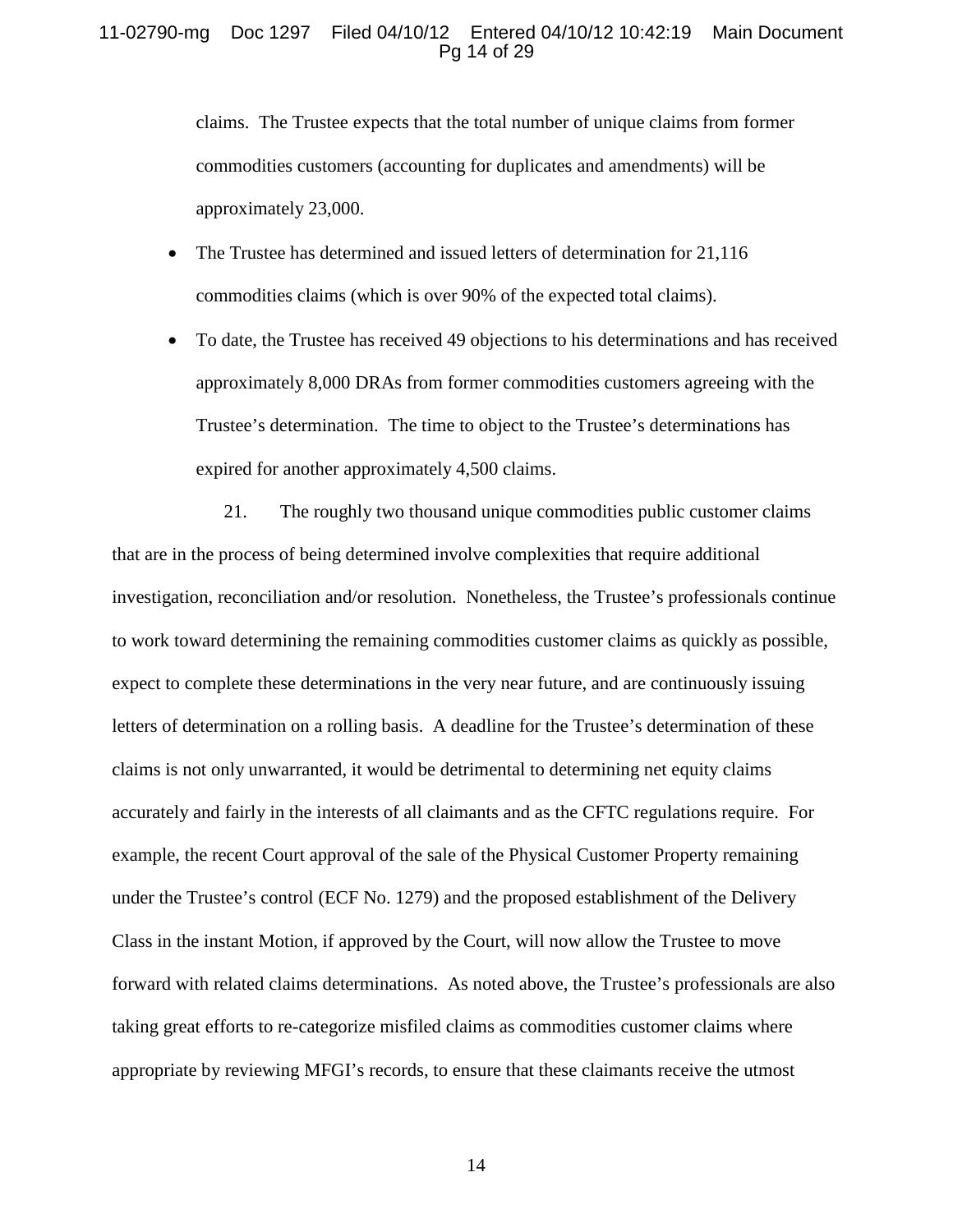## 11-02790-mg Doc 1297 Filed 04/10/12 Entered 04/10/12 10:42:19 Main Document Pg 15 of 29

protection to which they are entitled. Moreover, since the relief requested in the Motion seeks authority for the Trustee to make the First Interim Claims Distribution on a rolling basis and is dependent on sufficient releases being received, the timing of the determinations of the remaining claims has very little impact.

#### The Chapter 11 Trustee's Statement and the Chapter 11 Committee's Statement

22. In addition to the Limited Objections filed by former MFGI customers, the Chapter 11 Trustee filed the Holdings Statement, which purports to support the Motion, but requests that the Trustee be required to provide extensive data for the benefit of MF Global Holdings Ltd. and its creditors.<sup>[13](#page-14-0)</sup> The Trustee has taken great efforts to conduct this SIPA Proceeding with transparency and will continue to do so. Pursuant to this Court's November 23, 2011 Order Approving Trustee's Expedited Application to Establish Parallel Customer Claims Processes and Related Relief (the "Claims Process Order," ECF No. 423), the Trustee is obligated to file interim reports on the status of the liquidation every six months beginning with the publication of the notice of commencement of this SIPA Proceeding. Claims Process Order at 7. Accordingly, the Trustee will file his first interim report by June 4, 2012. The Trustee also files status updates regarding the claims process every sixty days. Claims Process Order at 7. The Trustee thus filed reports addressing the status of the claims process on January 12, 2012 (ECF No. 835) and March 2, 2012 (ECF No. 977). Further, in order to provide as much information as possible to former MFGI customers and other interested parties as promptly as is prudent, the Trustee voluntarily prepared and filed his Preliminary Report on Status of His

<span id="page-14-0"></span><sup>13.</sup> *See* Chapter 11 Trustee's Statement Regarding Motion of James W. Giddens, SIPA Trustee for Liquidation of MF Global Inc., to Approve First Interim Distribution for Allowed Commodity Futures Claims (ECF No. 1215).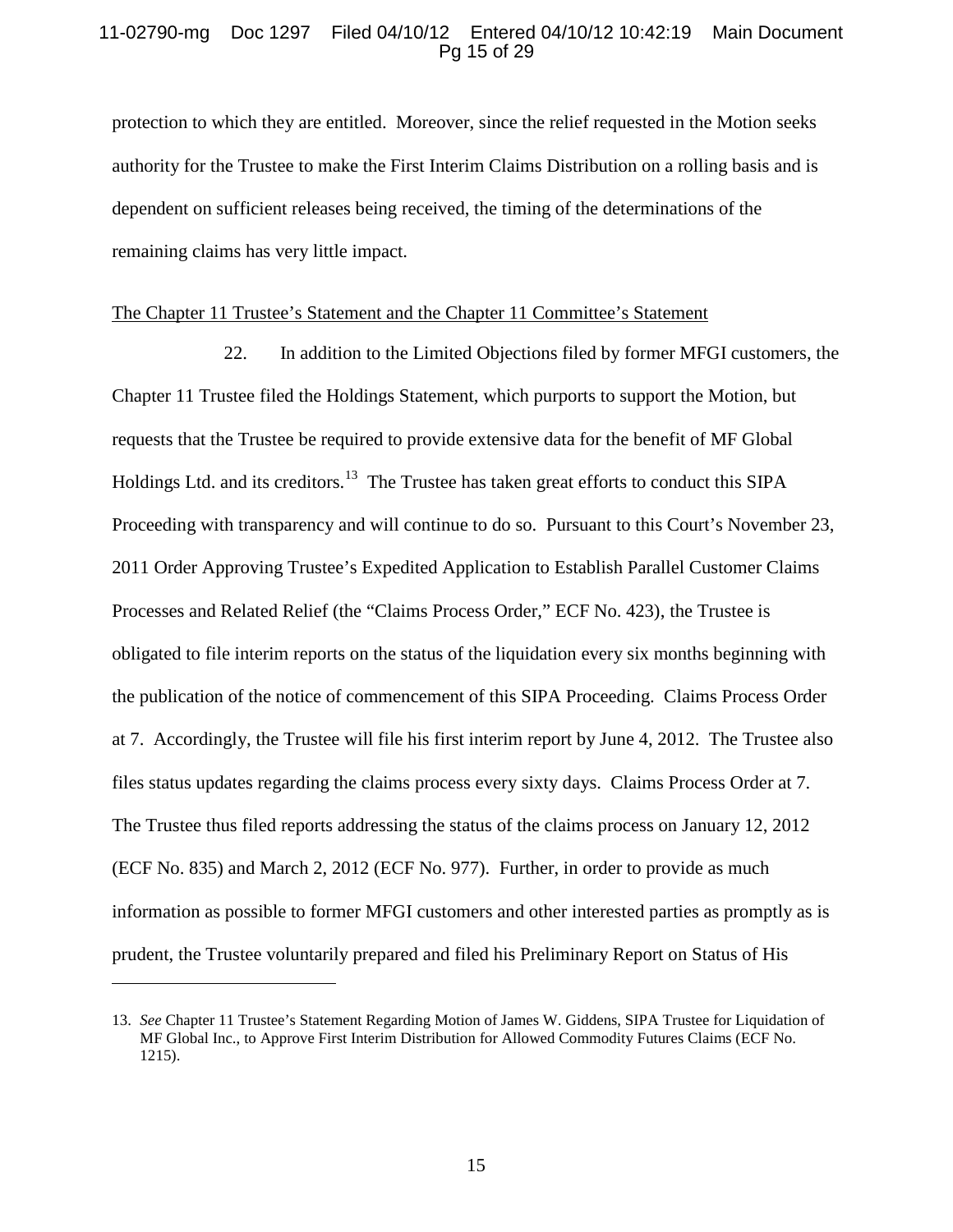#### 11-02790-mg Doc 1297 Filed 04/10/12 Entered 04/10/12 10:42:19 Main Document Pg 16 of 29

Investigation (ECF No. 896) within four months of commencement of the SIPA Proceeding—far sooner than is standard in SIPA liquidations. Moreover, the Trustee posts information and updates frequently on his website.

23. The Trustee will continue to comply with his reporting requirements as established under SIPA § 78fff-1(c) and by prior order of this Court, and will provide regular status reports to the Court and other interested parties, with due regard for preserving estate resources and the integrity of his ongoing investigation into the demise of MFGI. Additional disclosures are not warranted.

24. The Chapter 11 Committee then filed a very late joinder<sup>[14](#page-15-0)</sup> in the Holdings Statement and included a chart of information that the Chapter 11 Committee incorrectly states is being withheld by the Trustee. The allegations—while wholly irrelevant to this Motion include references to meetings, discussions, and exchanges of information from which the Chapter 11 Committee has largely been absent and are inaccurate. In **Exhibit B**, the Trustee sets the record straight about the status of these matters.

25. This Motion is aimed solely at seeking authorization to distribute *customer property* back to former MFGI customers in the most prompt and efficient manner possible, and the relief requested is in furtherance of the interests of former MFGI public customers. Those customers receive priority treatment by operation of law. Possible intercompany claims, subordinated claims, and proprietary trading accounts come after them. The holding company and its creditors' committee, who employ some of the principal people who operated the

<span id="page-15-0"></span><sup>14.</sup> *See* Joinder of Statutory Creditors' Committee of MF Global Holdings Ltd., *et al*. in Support of Position of Chapter 11 Trustee Regarding Motion of James W. Giddens, SIPA Trustee for Liquidation of MF Global Inc., to Approve First Interim Distribution for Allowed Commodity Futures Claims (ECF No. 1277).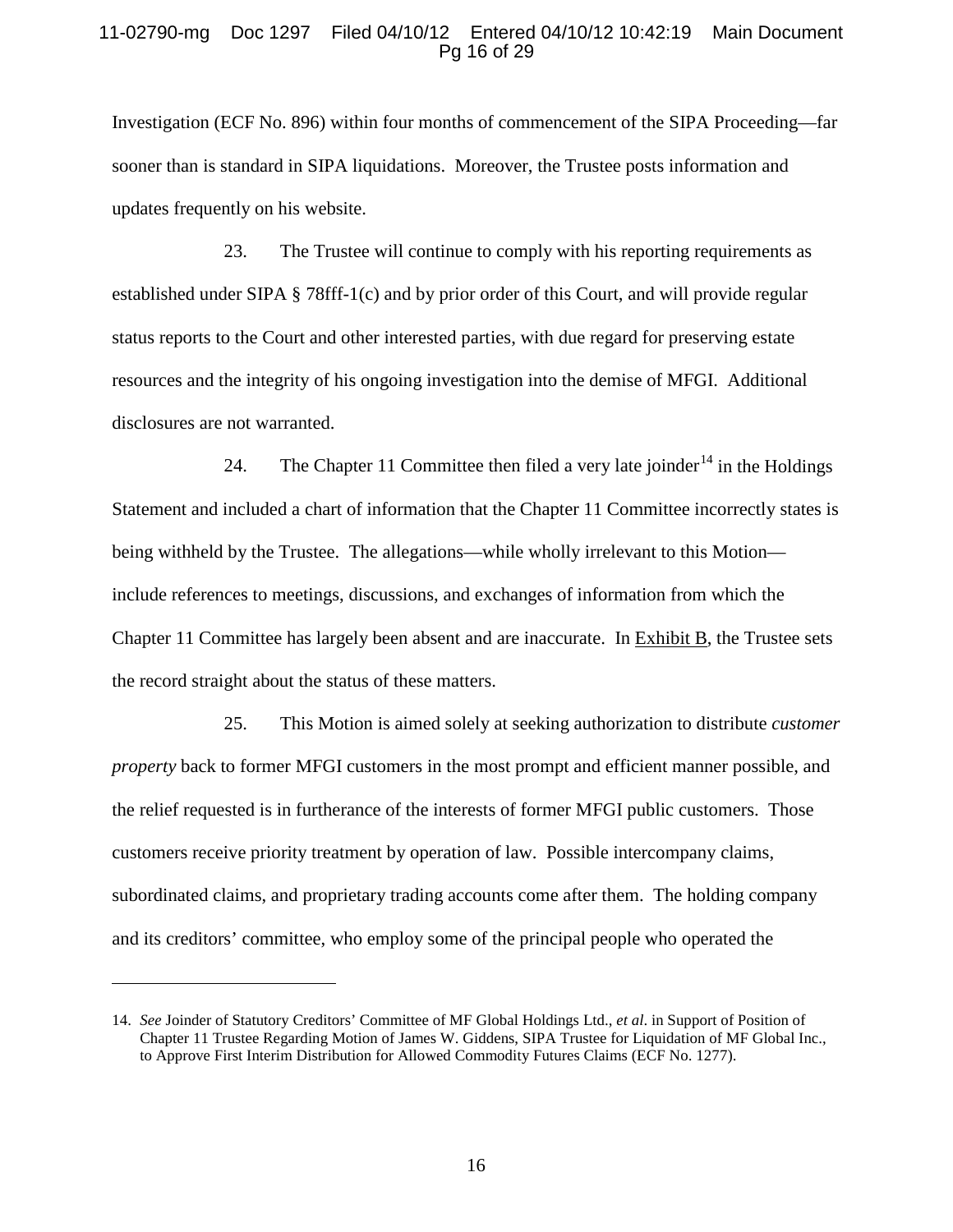# 11-02790-mg Doc 1297 Filed 04/10/12 Entered 04/10/12 10:42:19 Main Document Pg 17 of 29

business and presided over its demise, can scarcely claim to be unable to know basic information about intercompany accounts and outstanding trading relationships. The creditors of the holding company cannot blame the MFGI Trustee for the lack, to date, of any schedules, bar date, or any real plan for the debtors' future in the Chapter 11 Proceeding.

# **CONCLUSION**

26. For the reasons set forth above, the Trustee respectfully requests that this

Court enter the proposed order attached to the Motion as Exhibit A, and grant such other and further relief as is just and proper.

Dated: New York, New York April 10, 2012

# HUGHES HUBBARD & REED LLP

By: /s/ James B. Kobak, Jr. Christopher K. Kiplok James B. Kobak, Jr. Josiah S. Trager Anson B. Frelinghuysen Meaghan C. Gragg One Battery Park Plaza New York, New York 10004 Telephone: (212) 837-6000 Facsimile: (212) 422-4726 Email: [kobak@hugheshubbard.com](mailto:kobak@hugheshubbard.com)

Attorneys for James W. Giddens, Trustee for the SIPA Liquidation of MF Global Inc.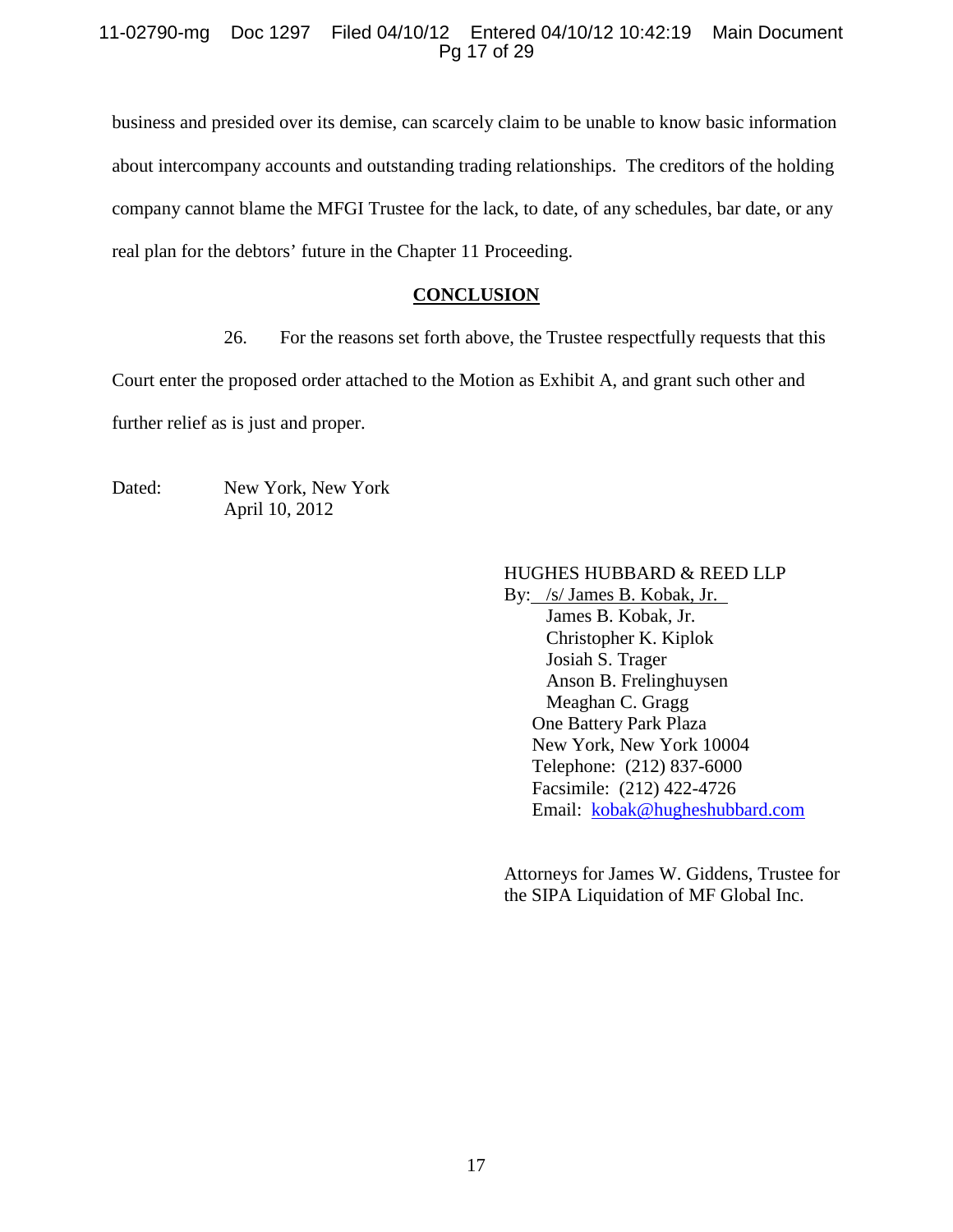11-02790-mg Doc 1297 Filed 04/10/12 Entered 04/10/12 10:42:19 Main Document Pg 18 of 29

# **EXHIBIT A**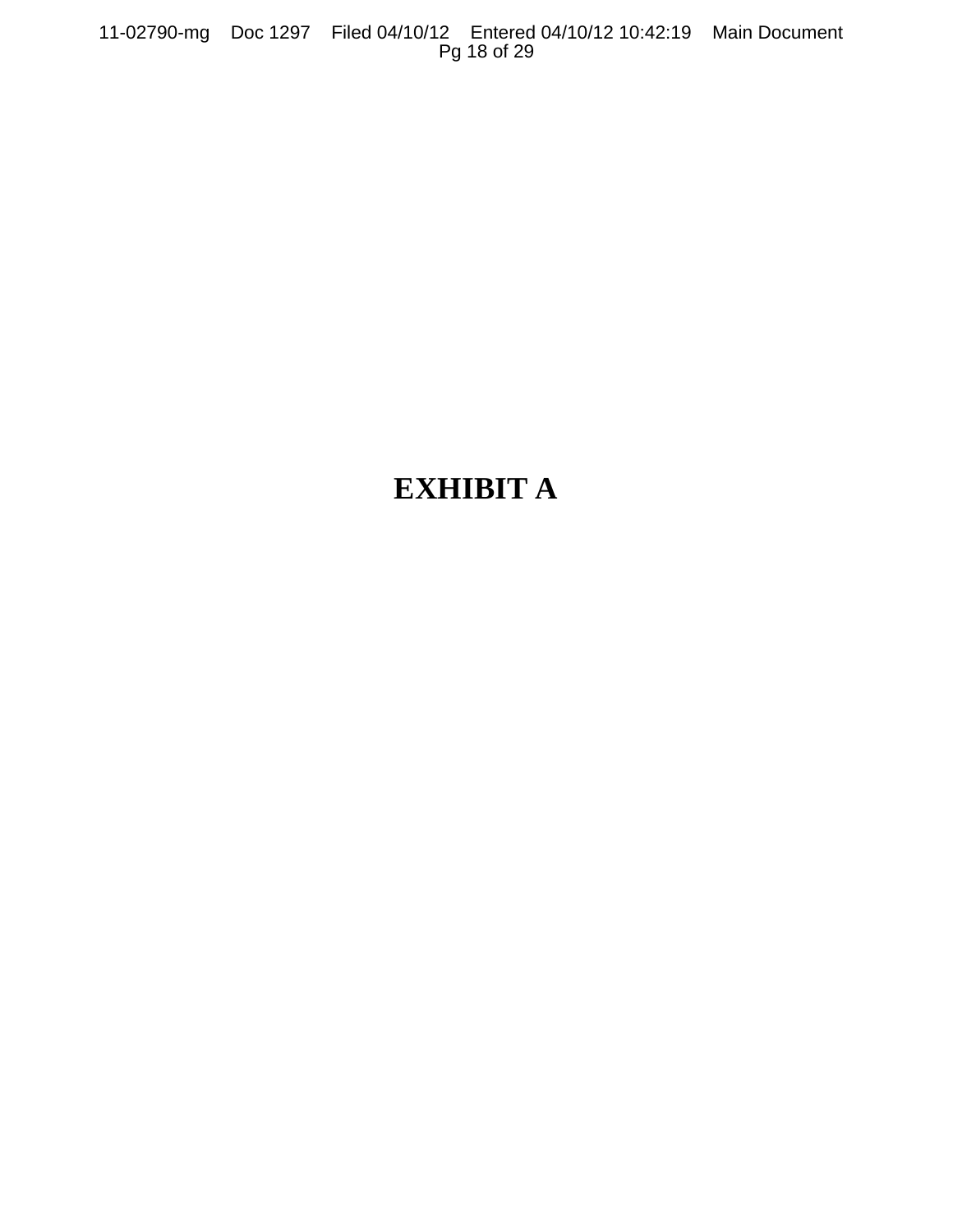### 11-02790-mg Doc 1297 Filed 04/10/12 Entered 04/10/12 10:42:19 Main Document Pg 19 of 29

# **Exhibit A: Specific Limited Objections and the Trustee's Responses**

# **Responses Received from Former Public Customers of MFGI**

| 1.<br><b>Response of Claimant Jill Zunshine (Zach Zunshine)</b>                                                                                                                                                                                                                                                                                                                                                                                                                                                                                                          | (ECF No. 1190)                                                                                                                                                                                                                                                                                                                                                                                                                                                                                                                                                                                                                                                                                                                                                                                                                                                                                                                                                                                                                                                                                                                                                                                                                                                                                                                                                                                                                                                                                                                                             |
|--------------------------------------------------------------------------------------------------------------------------------------------------------------------------------------------------------------------------------------------------------------------------------------------------------------------------------------------------------------------------------------------------------------------------------------------------------------------------------------------------------------------------------------------------------------------------|------------------------------------------------------------------------------------------------------------------------------------------------------------------------------------------------------------------------------------------------------------------------------------------------------------------------------------------------------------------------------------------------------------------------------------------------------------------------------------------------------------------------------------------------------------------------------------------------------------------------------------------------------------------------------------------------------------------------------------------------------------------------------------------------------------------------------------------------------------------------------------------------------------------------------------------------------------------------------------------------------------------------------------------------------------------------------------------------------------------------------------------------------------------------------------------------------------------------------------------------------------------------------------------------------------------------------------------------------------------------------------------------------------------------------------------------------------------------------------------------------------------------------------------------------------|
| <b>Objection</b>                                                                                                                                                                                                                                                                                                                                                                                                                                                                                                                                                         | <b>Trustee's Response</b>                                                                                                                                                                                                                                                                                                                                                                                                                                                                                                                                                                                                                                                                                                                                                                                                                                                                                                                                                                                                                                                                                                                                                                                                                                                                                                                                                                                                                                                                                                                                  |
| Claimant objects to the Motion only to the extent that the<br>Trustee proposes to exclude her from participating in the First<br>Interim Claims Distribution because she objects to the DRA<br>required to be executed in order to have a Finalized Claim. (p.<br>1)<br>Specifically, the DRA provision requiring claimants to transfer<br>and assign their third party claims and causes of action is not<br>supported by law. $(p. 1)$                                                                                                                                 | Separately from this Omnibus Reply and related Motion, the Trustee has entered a<br>$\blacksquare$<br>stipulation and filed a response to various former customers' concerns and<br>objections regarding the DRA (the "DRA Response," ECF No. 1274). The<br>concerns regarding the DRA that were raised in the Limited Objections to this<br>Motion were largely filed by the same former MFGI customers who filed<br>objections to the DRA and are addressed in the Trustee's DRA Response.<br>Accordingly, the DRA Response is incorporated by reference into this Omnibus<br>Reply.                                                                                                                                                                                                                                                                                                                                                                                                                                                                                                                                                                                                                                                                                                                                                                                                                                                                                                                                                                     |
| The provision of the DRA requiring claimants to bestow<br>immunity upon SIPC and the Trustee in his personal and<br>official capacity extends beyond their legal entitlements. (p. 1)<br>The provision requiring claimants to indemnify the Trustee and<br>٠<br>SIPC in case there is later a lien or claim found against their<br>accounts is not supported by law. $(p. 1-2)$<br>Claimants who object to the DRA, but not to the Trustee's<br>٠<br>determination of their claims, should be allowed to participate<br>in the First Interim Claims Distribution. (p. 3) | In sum, the DRA only assigns the portion of a customer's claim relating to actual<br>payments of funds the customer receives from the Trustee in connection with this<br>SIPA Proceeding. The DRA does not and will not alter or limit any rights a<br>customer has, or any standing a customer has, to assert claims against third parties<br>other than the Released Persons (as defined in the DRA) and to recover against<br>such third parties on unsatisfied claims. The Trustee has considerable discretion in<br>carrying out his responsibilities, to an even greater extent than a trustee in a<br>bankruptcy liquidation, including the obtaining of releases and assignments for<br>former customer's claims against third parties. SEC v. Albert & Maguire Secs. Co.,<br>560 F.2d 569, 573 (3d Cir. 1977) (trustee's broad powers extend to obtaining<br>assignments of a customer's claims against third parties); see also 1 Collier on<br>Bankruptcy   12.02 (16th ed. 2011). The document that the Trustee requests of<br>each claimant is consistent with the goals of having similar, parallel claims<br>processes for commodities and securities customers. It is prudent in terms of<br>preserving standing for possible recovery of customer property and an application<br>of principles consistent with the Second Circuit's ruling regarding assignment of<br>claims under Section $541(a)(7)$ of the Bankruptcy Code. See Bankruptcy Servs.,<br>Inc. v. Ernst & Young (In re CBI Holding Co.), 529 F.3d 432, 457 (2d Cir. 2008). |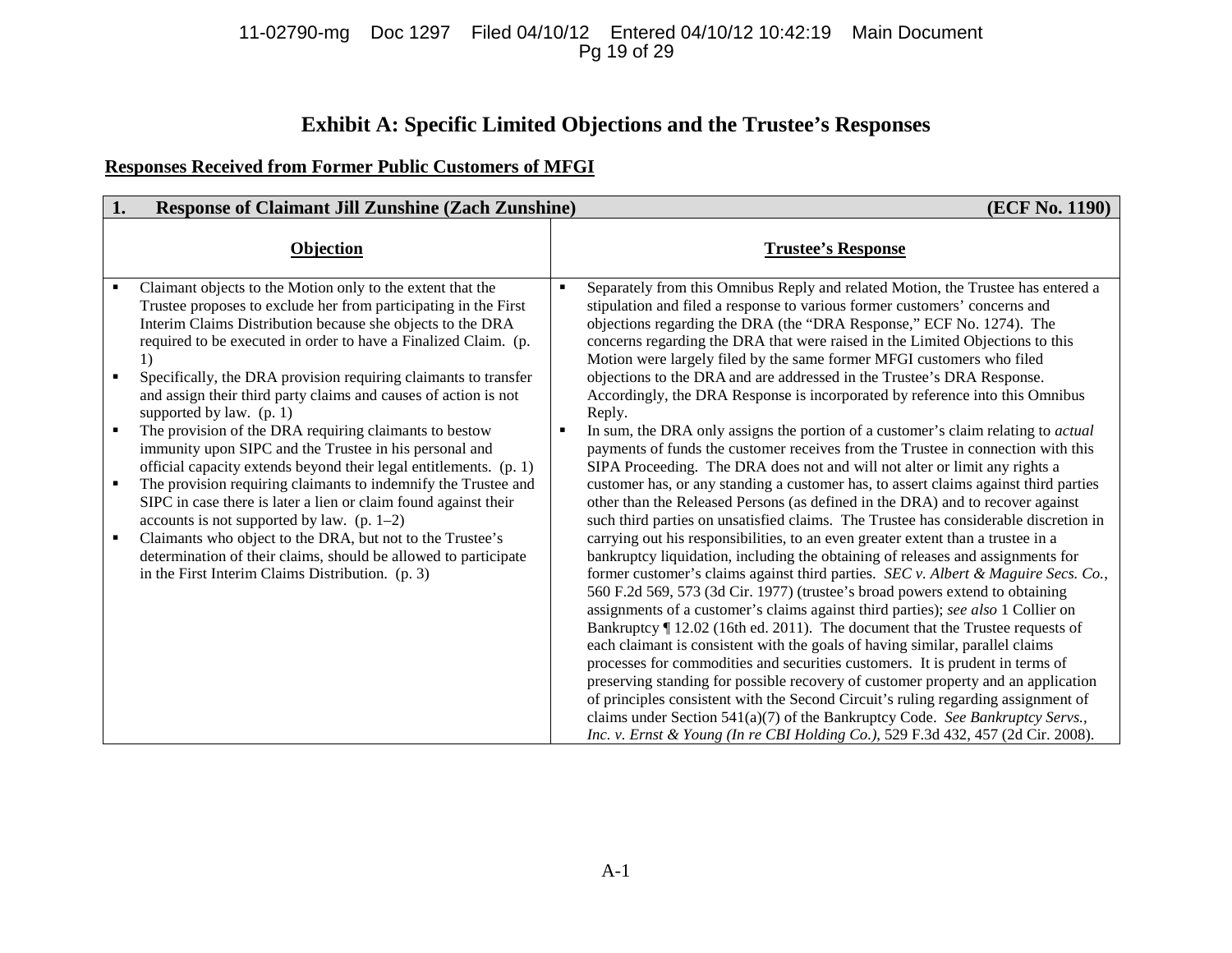# 11-02790-mg Doc 1297 Filed 04/10/12 Entered 04/10/12 10:42:19 Main Document Pg 20 of 29

| 2.<br>LLP                                                                                                                                                                                                                                                                                                                                                                                                                                                                                                                                                                                                                                                                                                                                                                                                                                                                                                                                                                                                                                                                                                                                                                                                                                                                                                                                                   | Response of Patrick O'Malley, M.D., Matthew Johnson and Michael Dokupil (Barnes & Thornburg<br>(ECF No. 1206)                                                                                                                                                                                                                                                                                                                                                                                                                                                                                                                                                                                                                                                                                                                                                                                                                                                                                                                                                                                                                                                                                                                                                                                                                                                                                                                                                                                                                                                                                                                                                                                                                                                                                                                                                                                                                                                                                                                                                                                                                                                                                                                                                                                                                                                                                                                                                                                                                                                                                                                                                                                                                                                                                                                                                                                                                                   |
|-------------------------------------------------------------------------------------------------------------------------------------------------------------------------------------------------------------------------------------------------------------------------------------------------------------------------------------------------------------------------------------------------------------------------------------------------------------------------------------------------------------------------------------------------------------------------------------------------------------------------------------------------------------------------------------------------------------------------------------------------------------------------------------------------------------------------------------------------------------------------------------------------------------------------------------------------------------------------------------------------------------------------------------------------------------------------------------------------------------------------------------------------------------------------------------------------------------------------------------------------------------------------------------------------------------------------------------------------------------|-------------------------------------------------------------------------------------------------------------------------------------------------------------------------------------------------------------------------------------------------------------------------------------------------------------------------------------------------------------------------------------------------------------------------------------------------------------------------------------------------------------------------------------------------------------------------------------------------------------------------------------------------------------------------------------------------------------------------------------------------------------------------------------------------------------------------------------------------------------------------------------------------------------------------------------------------------------------------------------------------------------------------------------------------------------------------------------------------------------------------------------------------------------------------------------------------------------------------------------------------------------------------------------------------------------------------------------------------------------------------------------------------------------------------------------------------------------------------------------------------------------------------------------------------------------------------------------------------------------------------------------------------------------------------------------------------------------------------------------------------------------------------------------------------------------------------------------------------------------------------------------------------------------------------------------------------------------------------------------------------------------------------------------------------------------------------------------------------------------------------------------------------------------------------------------------------------------------------------------------------------------------------------------------------------------------------------------------------------------------------------------------------------------------------------------------------------------------------------------------------------------------------------------------------------------------------------------------------------------------------------------------------------------------------------------------------------------------------------------------------------------------------------------------------------------------------------------------------------------------------------------------------------------------------------------------------|
| Objection                                                                                                                                                                                                                                                                                                                                                                                                                                                                                                                                                                                                                                                                                                                                                                                                                                                                                                                                                                                                                                                                                                                                                                                                                                                                                                                                                   | <b>Trustee's Response</b>                                                                                                                                                                                                                                                                                                                                                                                                                                                                                                                                                                                                                                                                                                                                                                                                                                                                                                                                                                                                                                                                                                                                                                                                                                                                                                                                                                                                                                                                                                                                                                                                                                                                                                                                                                                                                                                                                                                                                                                                                                                                                                                                                                                                                                                                                                                                                                                                                                                                                                                                                                                                                                                                                                                                                                                                                                                                                                                       |
| The Motion incorrectly attempts to include Delivery Credits and<br>Frozen Proceeds within the Delivery Class. The Delivery Class<br>should be made up of only physical commodities and including<br>Delivery Credits and Frozen Proceeds in the Delivery Class<br>creates an improper shortfall in that class. $(\P\P 1, 4)$<br>First, the Delivery Credits and Frozen Proceeds should not be<br>٠<br>included in the Delivery Class because they are not "specifically<br>identifiable property" and do not fall within the plain language<br>of a "delivery account." $(\P 6)$<br>Second, the inclusion of the Delivery Credits and Frozen<br>Proceeds within the Delivery Class does not follow the CFTC's<br>articulated intent regarding the creation of the "delivery<br>account" class, which was to shield customers holding<br>specifically identifiable property from the otherwise dilutive<br>effect of the Part 190 Regulations' pro rata distribution scheme.<br>$($ ¶[ 7-8)<br>The CFTC's commentary notes that the "delivery account" class<br>$\blacksquare$<br>should only include property segregated on behalf of a delivery<br>account, and the Delivery Credits and Frozen Proceeds were not<br>required to be segregated nor in fact segregated, and thus they<br>are not allowed to be part of a "delivery account" class. $(\P 9)$ | As discussed in further detail in the Omnibus Reply, Delivery Credits and Delivery<br>$\blacksquare$<br>Debits were prominently designated in MFGI's books and records as associated<br>with the "F/D" portion of customers' accounts, and were held by MFGI for the<br>purpose of making or taking delivery of Physical Customer Property. Frozen<br>Proceeds are essentially Delivery Credits suspended as a result of MFGI's entry<br>into liquidation, and would have been designated as associated with the "F/D"<br>portion of a customer's account if MFGI did not enter into liquidation and these<br>proceeds had received any designation in MFGI's book and records. Accordingly,<br>Delivery Credits, Delivery Debits, and Frozen Proceeds properly belong in the<br>Delivery Class pursuant to 17 C.F.R. $\S$ 190.05(a)(2) and 190.01(kk)(3)–(5), along<br>with Physical Customer Property, regardless of the effect they may have on the<br>shortfall of that class. It would unjustly burden other former customers of MFGI to<br>improperly increase the shortfall of other account classes by inappropriately<br>attributing Delivery Credits, Delivery Debits, and Frozen Proceeds to any account<br>class other than the class to which they belong—the Delivery Class.<br>Including Delivery Credits, Delivery Debits, and Frozen Proceeds in the Delivery<br>$\blacksquare$<br>Class will in no way negate the CFTC's purpose in creating the delivery account<br>class of ensuring that "this property will not be diluted by other types of<br>customer claims." 48 Fed. Reg. 8716, 8731 (Mar. 1, 1983). Delivery Credits,<br>Delivery Debits, and Frozen Proceeds must be accounted for in the Delivery Class<br>in order to comply with the Part 190 Regulations, and cannot be included in any<br>other account class or associated with "other types of customer claims."<br>The fact that funds associated with Delivery Credits and Frozen Proceeds were not<br>required to be segregated and were not in fact segregated does not and cannot<br>exclude them from the definition of "specifically identifiable property" under 17<br>C.F.R. § 190.01(kk)(3)–(5) where those subsections make no mention of<br>segregation. Further, 17 C.F.R. § 190.05(a)(2) provides only that the delivery<br>account class must include "the specifically identifiable property associated with<br>delivery set forth in § 190.01(kk)(3), (4), and (5) $\dots$ " (emphasis added). Again,<br>there is no segregation requirement included in the definition of delivery account.<br>Moreover, 17 C.F.R. § 190.08(c) specifically states that "property held by or for<br>the account of a customer, which is segregated on behalf of a specific account<br>class, or readily traceable on the filing date to customers of such account class,<br>must be allocated to the customer estate of the account class for which it is |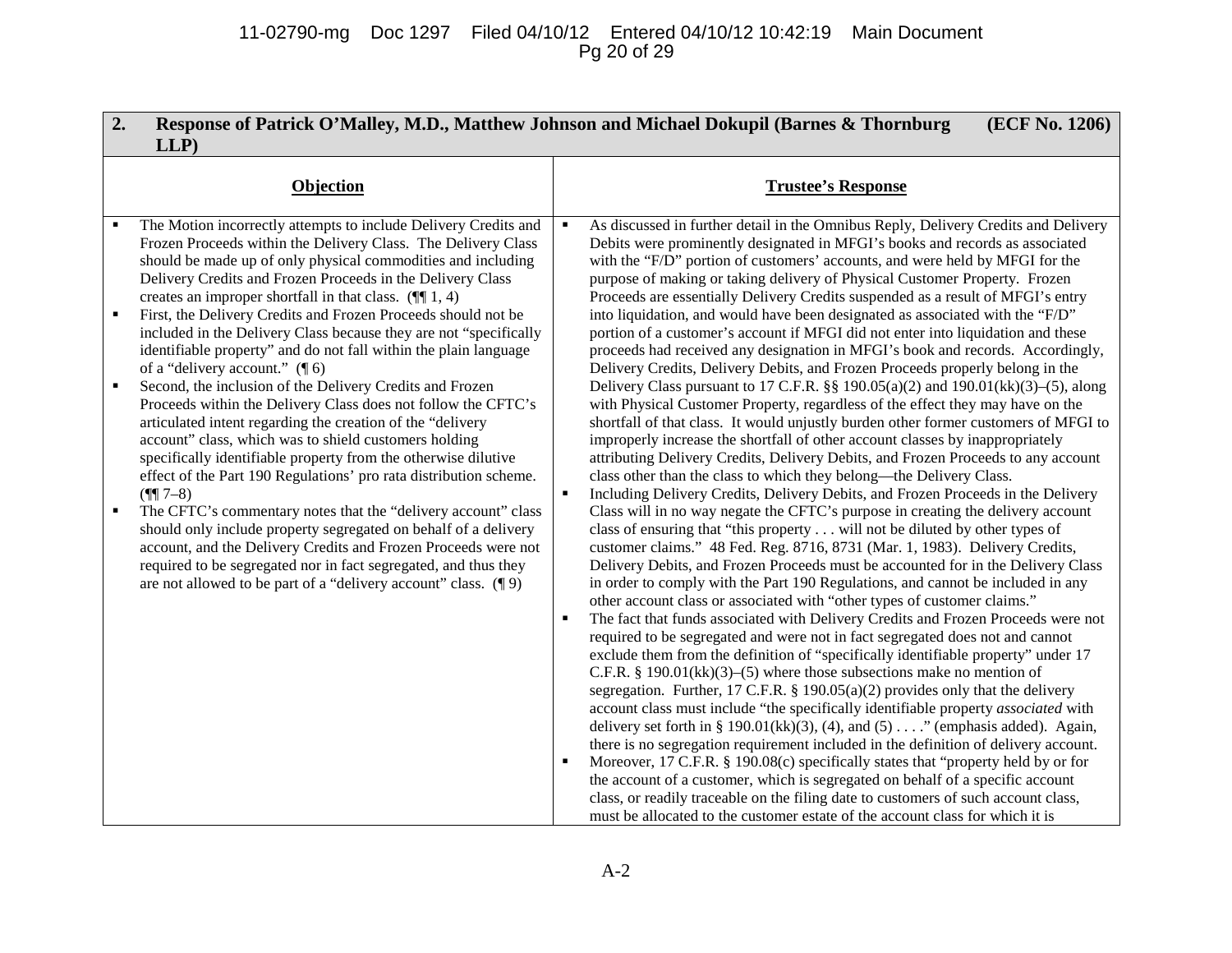# 11-02790-mg Doc 1297 Filed 04/10/12 Entered 04/10/12 10:42:19 Main Document Pg 21 of 29

segregated *or to which it is readily traceable*." (emphasis added). Therefore, even under the objectors' mischaracterization of the CFTC's commentary, property not so segregated but otherwise readily traceable and encompassed by the relevant definitions included in 17 C.F.R. §§ 190.01(kk)(3)–(5) and 190.05(a)(2) including the Delivery Credits, Delivery Debits, and Frozen Proceeds—must also be included in the Delivery Class.

| 3. | Certain MF Global Inc. Claimants' Objection (Stutzman, Bromberg, Esserman & Plifka)                                                                                                                                                                                                                                                                                                                                                                                                                   |                     | (ECF No. 1208)                                                                                                                                                                                                                                                                                                                                                                                                                                                                                                                                                                                                                                                                                                                                                                                                                                                                                                                                                                                                                                                                                                                                                                                                                                                                                                                                                                                                                                                                                                                                                                                                                                                                                                                                                                                                                                                                                                                                                                                                                                                                                                                                                               |
|----|-------------------------------------------------------------------------------------------------------------------------------------------------------------------------------------------------------------------------------------------------------------------------------------------------------------------------------------------------------------------------------------------------------------------------------------------------------------------------------------------------------|---------------------|------------------------------------------------------------------------------------------------------------------------------------------------------------------------------------------------------------------------------------------------------------------------------------------------------------------------------------------------------------------------------------------------------------------------------------------------------------------------------------------------------------------------------------------------------------------------------------------------------------------------------------------------------------------------------------------------------------------------------------------------------------------------------------------------------------------------------------------------------------------------------------------------------------------------------------------------------------------------------------------------------------------------------------------------------------------------------------------------------------------------------------------------------------------------------------------------------------------------------------------------------------------------------------------------------------------------------------------------------------------------------------------------------------------------------------------------------------------------------------------------------------------------------------------------------------------------------------------------------------------------------------------------------------------------------------------------------------------------------------------------------------------------------------------------------------------------------------------------------------------------------------------------------------------------------------------------------------------------------------------------------------------------------------------------------------------------------------------------------------------------------------------------------------------------------|
|    | <b>Objection</b>                                                                                                                                                                                                                                                                                                                                                                                                                                                                                      |                     | <b>Trustee's Response</b>                                                                                                                                                                                                                                                                                                                                                                                                                                                                                                                                                                                                                                                                                                                                                                                                                                                                                                                                                                                                                                                                                                                                                                                                                                                                                                                                                                                                                                                                                                                                                                                                                                                                                                                                                                                                                                                                                                                                                                                                                                                                                                                                                    |
|    | The Trustee seeks authority to issue distributions to customer<br>claimants who have "agreed to the Trustee's determination of<br>their claims," but the Motion is unclear as to what will be<br>required of claimants as part of their "agreement to" the<br>Trustee's final determination of their claim. $(\P 3)$<br>There is no justification for the Trustee to require any release or<br>transfer of rights from any claimant in order for that claimant to<br>receive a distribution. $(\P 3)$ | ٠<br>$\blacksquare$ | In order to receive funds under the proposed First Interim Claims Distribution,<br>claimants must have timely filed claims and received determinations of their claims<br>from the Trustee. Thereupon, if a claimant agrees with the Trustee's determination<br>of his or her claim and executes the DRA accompanying the Trustee's claim<br>determination, the claimant will be deemed to have a Finalized Claim, eligible for<br>distribution under the proposed First Interim Claims Distribution. If a claimant<br>disputes the Trustee's determination of his or her claim, such claim will be deemed<br>a Finalized Claim only upon resolution of the dispute—whether that be through<br>negotiation between the parties or through judicial resolution culminating in entry<br>of a Court order.<br>Separately from this Omnibus Reply and related Motion, the Trustee has entered a<br>stipulation and filed a response to various former customers' concerns and<br>objections regarding the DRA (the "DRA Response," ECF No. 1274). The<br>concerns regarding the DRA that were raised in the Limited Objections to this<br>Motion were largely filed by the same former MFGI customers who filed<br>objections to the DRA and are addressed in the Trustee's DRA Response.<br>Accordingly, the DRA Response is incorporated by reference into this Omnibus<br>Reply.<br>In sum, the DRA only assigns the portion of a customer's claim relating to <i>actual</i><br>payments of funds the customer receives from the Trustee in connection with this<br>SIPA Proceeding. The DRA does not and will not alter or limit any rights a<br>customer has, or any standing a customer has, to assert claims against third parties<br>other than the Released Persons (as defined in the DRA) and to recover against<br>such third parties on unsatisfied claims. The Trustee has considerable discretion in<br>carrying out his responsibilities, to an even greater extent than a trustee in a<br>bankruptcy liquidation, including the obtaining of releases and assignments for<br>former customer's claims against third parties. SEC v. Albert & Maguire Secs. Co., |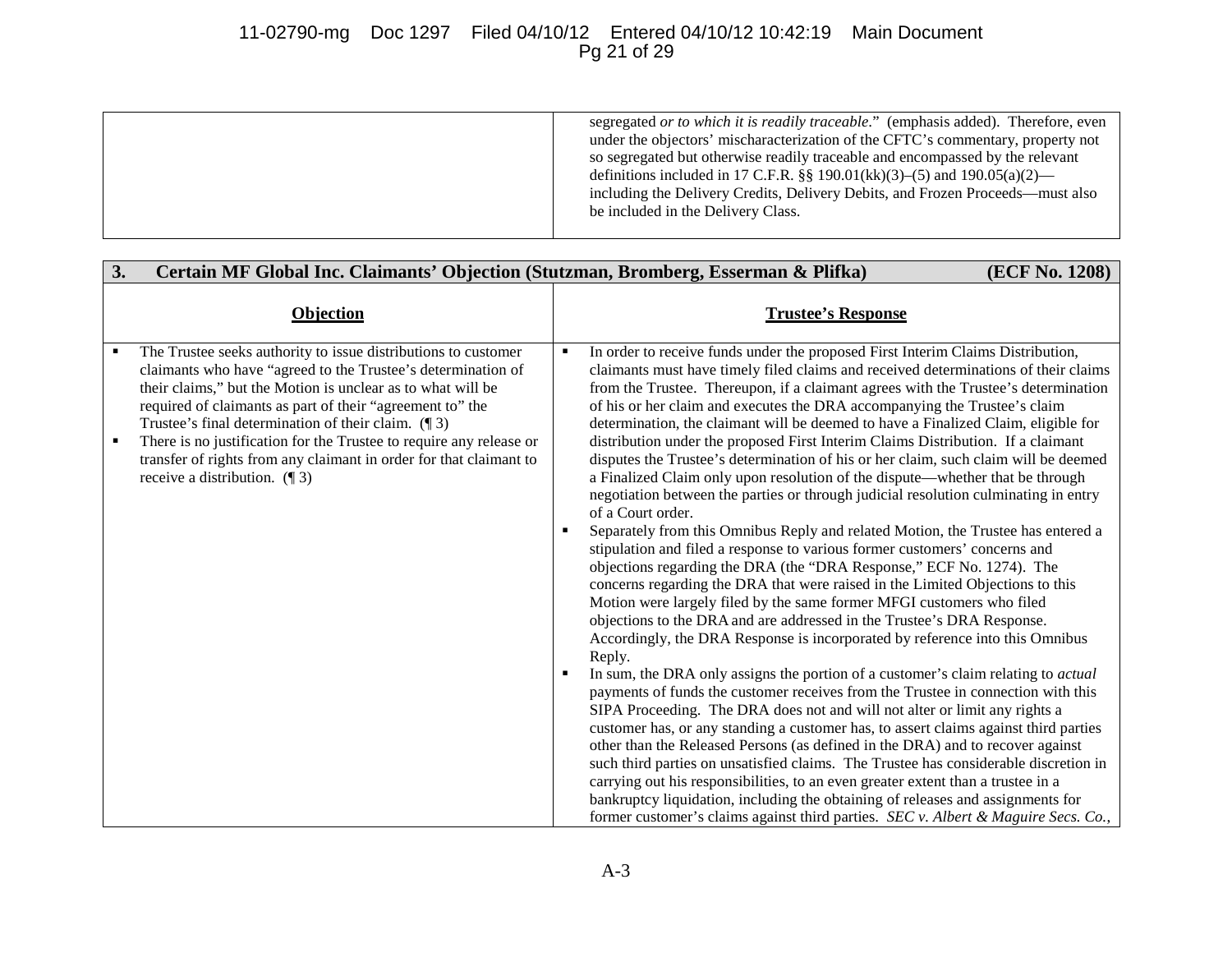# 11-02790-mg Doc 1297 Filed 04/10/12 Entered 04/10/12 10:42:19 Main Document Pg 22 of 29

|                                                                                                                                                                                                                                                                                                                                          | 560 F.2d 569, 573 (3d Cir. 1977) (trustee's broad powers extend to obtaining<br>assignments of a customer's claims against third parties); see also 1 Collier on<br>Bankruptcy ¶ 12.02 (16th ed. 2011). The document that the Trustee requests of<br>each claimant is consistent with the goals of having similar, parallel claims<br>processes for commodities and securities customers. It is prudent in terms of<br>preserving standing for possible recovery of customer property and an application<br>of principles consistent with the Second Circuit's ruling regarding assignment of<br>claims under Section 541(a)(7) of the Bankruptcy Code. See Bankruptcy Servs.,<br>Inc. v. Ernst & Young (In re CBI Holding Co.), 529 F.3d 432, 457 (2d Cir. 2008).                                                                                                                                                                                                                                                                                                                                                                                |
|------------------------------------------------------------------------------------------------------------------------------------------------------------------------------------------------------------------------------------------------------------------------------------------------------------------------------------------|---------------------------------------------------------------------------------------------------------------------------------------------------------------------------------------------------------------------------------------------------------------------------------------------------------------------------------------------------------------------------------------------------------------------------------------------------------------------------------------------------------------------------------------------------------------------------------------------------------------------------------------------------------------------------------------------------------------------------------------------------------------------------------------------------------------------------------------------------------------------------------------------------------------------------------------------------------------------------------------------------------------------------------------------------------------------------------------------------------------------------------------------------|
| Before any further distributions are made, a deadline for the<br>Trustee's expeditious initial determination of timely filed claims<br>should be established or, alternatively, a claimant should be able<br>to request that the Trustee issue a determination of the claim<br>within a reasonable time frame set by the Court. $(\P 4)$ | The roughly two thousand unique commodities public customer claims that are in<br>٠<br>the process of being determined involve complexities that require additional<br>investigation, reconciliation and/or resolution. Nonetheless, the Trustee's<br>professionals continue to work toward determining the remaining commodities<br>customer claims as quickly as possible, expect to complete these determinations in<br>the very near future, and are continuously issuing letters of determination on a<br>rolling basis.<br>As discussed in greater detail in the Omnibus Reply, a deadline for the Trustee's<br>determination of these claims is not only unwarranted, it would be detrimental to<br>determining net equity claims accurately and fairly in the interests of all claimants<br>and as the CFTC regulations require.<br>Moreover, since the relief requested in the Motion seeks authority for the Trustee<br>to make the First Interim Claims Distribution on a rolling basis and is dependent on<br>sufficient releases being received, the timing of the determinations of the remaining<br>claims has very little impact. |

#### **4. Joinder and Limited Response of John Supple, Thomas Ritter and Greenbriar Partners, L.P. (Foley & Lardner LLP) (ECF No. 1216)**

| <b>Objection</b>                                                                                                                     | <b>Trustee's Response</b>                                                                                                                                                  |
|--------------------------------------------------------------------------------------------------------------------------------------|----------------------------------------------------------------------------------------------------------------------------------------------------------------------------|
| The respondents support the relief sought by the Motion, but<br>request that the Court, in addition to granting the relief requested | If the Trustee is authorized to establish the Delivery Class in accordance with the<br>terms set forth in the Motion, his professionals will issue claim determinations to |
| by the Trustee: (i) clarify that the Third Bulk Transfer Order<br>allows for an immediate up to 72% distribution to the Delivery     | these claimants as soon as practicable. If these Delivery Class claimants agree with<br>the Trustee's determinations and execute DRAs, thereby rendering their claims      |
| Class customers; or (ii) encourage the Trustee to address the                                                                        | Finalized Claims, they will promptly become eligible for distributions. If these                                                                                           |
| claims of customers, like the Delivery Class customers, who                                                                          | Delivery Class claimants object to the Trustee's determinations, they will be eligible                                                                                     |
| have not yet received a 72% distribution through a prompt claim                                                                      | for distributions after the dispute is resolved.                                                                                                                           |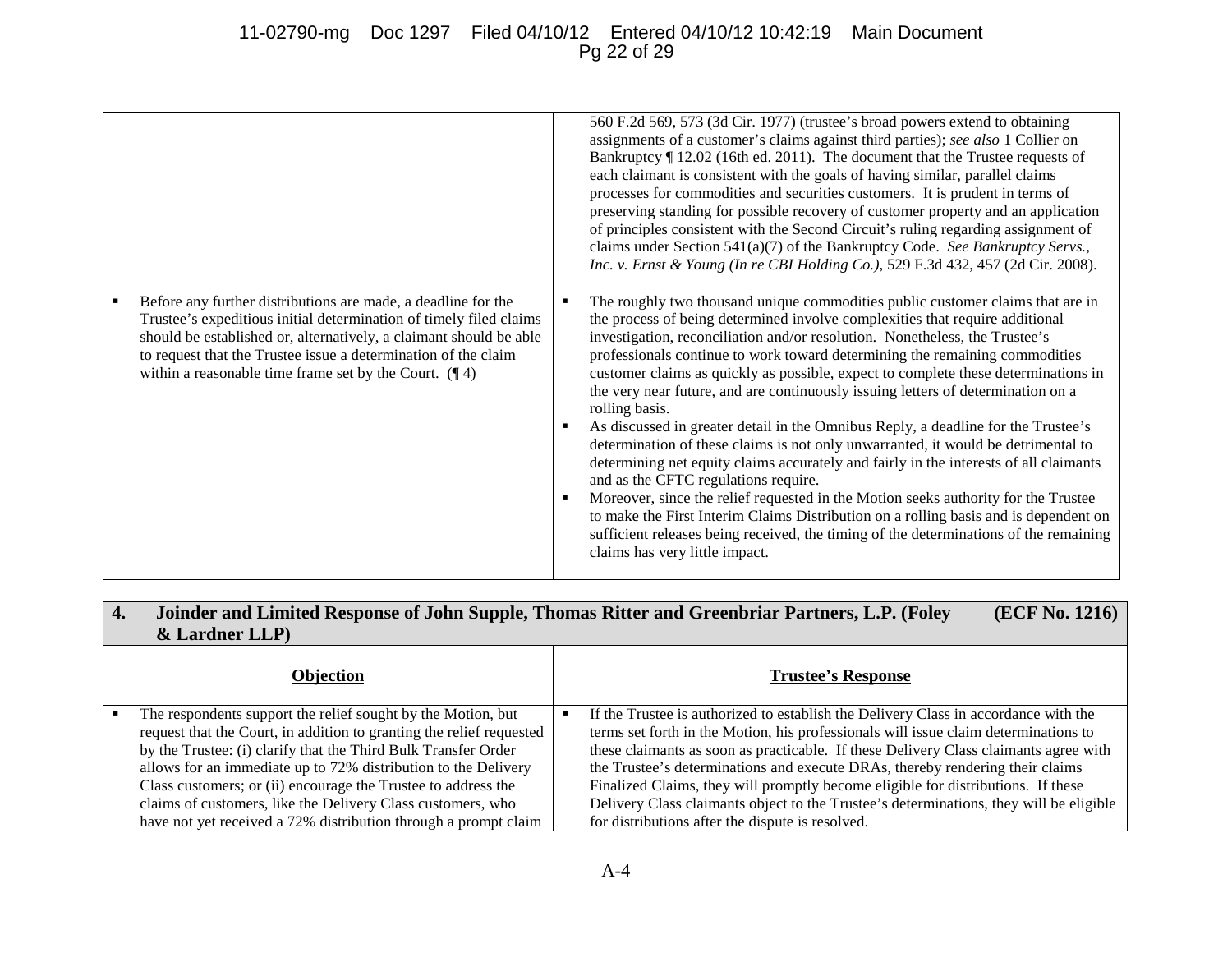# 11-02790-mg Doc 1297 Filed 04/10/12 Entered 04/10/12 10:42:19 Main Document Pg 23 of 29

determination.  $(\P\P 1, 15)$ 

| 5.                  | Limited Objection of Former Commodities Account Customers of MF Global Inc. (Entwistle &<br>Cappucci LLP, Susman Godfrey L.L.P., and Nisen & Elliot, LLC)                                                                                                                                                                                                                         |                | (ECF No. 1217)                                                                                                                                                                                                                                                                                                                                                                                                                                                                                                                                                                                                                                                                                                                                                                                                                                                                                                                                                                                                                                                                                                                                                                                                                                                                                                                                                                                                                                                                                                                                                                                                                                                                                                                                                                                                                                                                                                                                                                                                                                                                                                                                           |
|---------------------|-----------------------------------------------------------------------------------------------------------------------------------------------------------------------------------------------------------------------------------------------------------------------------------------------------------------------------------------------------------------------------------|----------------|----------------------------------------------------------------------------------------------------------------------------------------------------------------------------------------------------------------------------------------------------------------------------------------------------------------------------------------------------------------------------------------------------------------------------------------------------------------------------------------------------------------------------------------------------------------------------------------------------------------------------------------------------------------------------------------------------------------------------------------------------------------------------------------------------------------------------------------------------------------------------------------------------------------------------------------------------------------------------------------------------------------------------------------------------------------------------------------------------------------------------------------------------------------------------------------------------------------------------------------------------------------------------------------------------------------------------------------------------------------------------------------------------------------------------------------------------------------------------------------------------------------------------------------------------------------------------------------------------------------------------------------------------------------------------------------------------------------------------------------------------------------------------------------------------------------------------------------------------------------------------------------------------------------------------------------------------------------------------------------------------------------------------------------------------------------------------------------------------------------------------------------------------------|
|                     | <b>Objection</b>                                                                                                                                                                                                                                                                                                                                                                  |                | <b>Trustee's Response</b>                                                                                                                                                                                                                                                                                                                                                                                                                                                                                                                                                                                                                                                                                                                                                                                                                                                                                                                                                                                                                                                                                                                                                                                                                                                                                                                                                                                                                                                                                                                                                                                                                                                                                                                                                                                                                                                                                                                                                                                                                                                                                                                                |
| ٠<br>$\blacksquare$ | The objectors object to the Motion solely to the extent the<br>Trustee attempts to condition the First Interim Claims<br>Distribution on claimants executing the DRA. $(\P\P 1, 3)$<br>There is no legal basis for the Trustee to require customers of<br>MFGI to assign to him their claims against third parties as a<br>condition to receiving distributions. $(\P\P 2, 5, 7)$ | $\blacksquare$ | Separately from this Omnibus Reply and related Motion, the Trustee has entered a<br>stipulation and filed a response to various former customers' concerns and<br>objections regarding the DRA (the "DRA Response," ECF No. 1274). The<br>concerns regarding the DRA that were raised in the Limited Objections to this<br>Motion were largely filed by the same former MFGI customers who filed<br>objections to the DRA and are addressed in the Trustee's DRA Response.<br>Accordingly, the DRA Response is incorporated by reference into this Omnibus<br>Reply.<br>In sum, the DRA only assigns the portion of a customer's claim relating to actual<br>payments of funds the customer receives from the Trustee in connection with this<br>SIPA Proceeding. The DRA does not and will not alter or limit any rights a<br>customer has, or any standing a customer has, to assert claims against third parties<br>other than the Released Persons (as defined in the DRA) and to recover against<br>such third parties on unsatisfied claims. The Trustee has considerable discretion in<br>carrying out his responsibilities, to an even greater extent than a trustee in a<br>bankruptcy liquidation, including the obtaining of releases and assignments for<br>former customer's claims against third parties. <i>SEC</i> $\nu$ . <i>Albert &amp; Maguire Secs. Co.</i> ,<br>560 F.2d 569, 573 (3d Cir. 1977) (trustee's broad powers extend to obtaining<br>assignments of a customer's claims against third parties); see also 1 Collier on<br>Bankruptcy ¶ 12.02 (16th ed. 2011). The document that the Trustee requests of<br>each claimant is consistent with the goals of having similar, parallel claims<br>processes for commodities and securities customers. It is prudent in terms of<br>preserving standing for possible recovery of customer property and an application<br>of principles consistent with the Second Circuit's ruling regarding assignment of<br>claims under Section 541(a)(7) of the Bankruptcy Code. See Bankruptcy Servs.,<br>Inc. v. Ernst & Young (In re CBI Holding Co.), 529 F.3d 432, 457 (2d Cir. 2008). |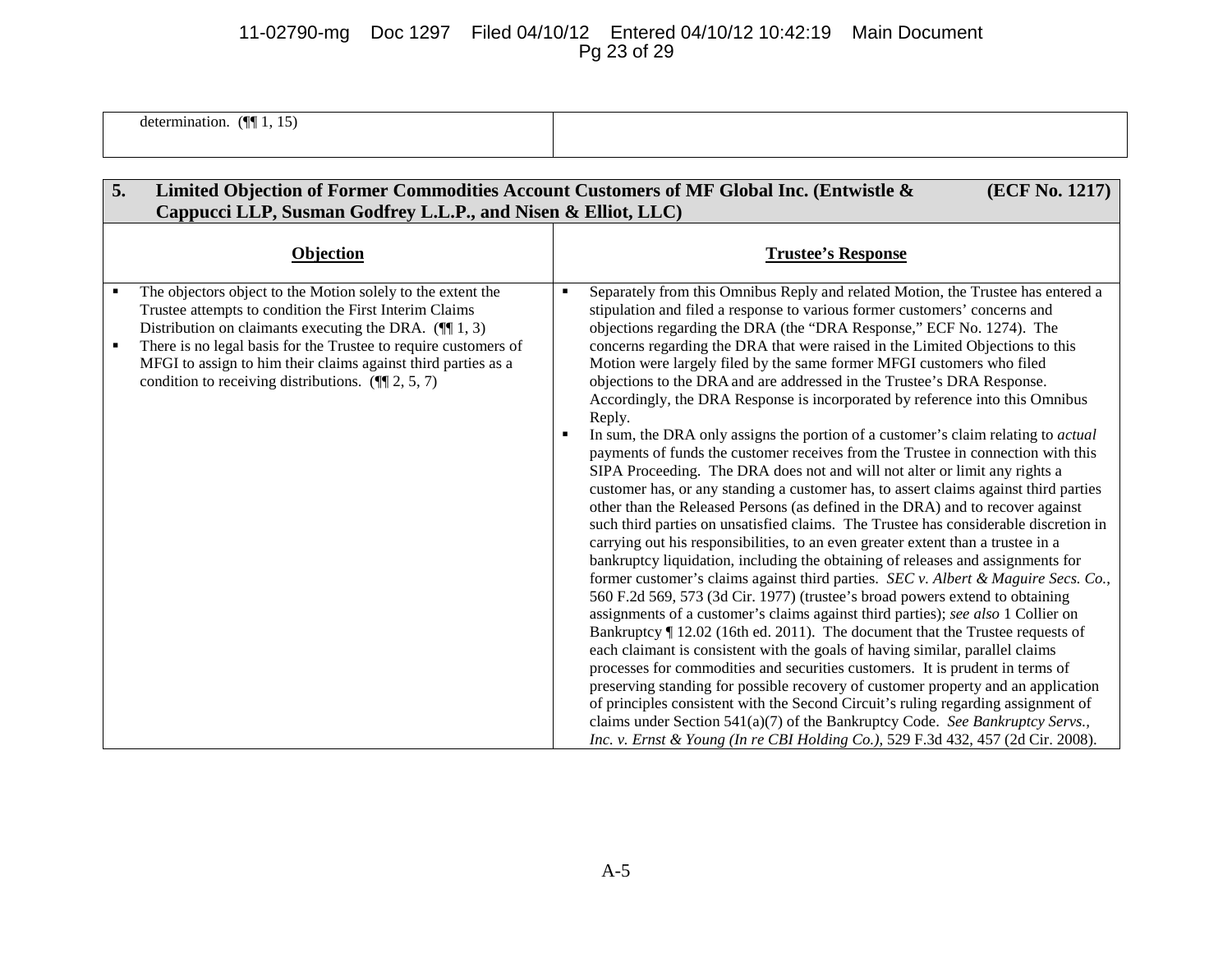## 11-02790-mg Doc 1297 Filed 04/10/12 Entered 04/10/12 10:42:19 Main Document Pg 24 of 29

| 6. | <b>Informal Response of Attorney George V. Utlik (Arent Fox LLP)</b>                                                                                                                                                                                                                                                                                                                                                                                                                                                                                                                                                                                                                                                                                                                                                                                                                                                                                                                     | (Undocketed)                                                                                                                                                                                                                                                                                                                                                                                                                                                                                                                                                                                                                                                                                                                                                                                                                                                                                                                                                                                                                                                                                                                                                                                                                              |
|----|------------------------------------------------------------------------------------------------------------------------------------------------------------------------------------------------------------------------------------------------------------------------------------------------------------------------------------------------------------------------------------------------------------------------------------------------------------------------------------------------------------------------------------------------------------------------------------------------------------------------------------------------------------------------------------------------------------------------------------------------------------------------------------------------------------------------------------------------------------------------------------------------------------------------------------------------------------------------------------------|-------------------------------------------------------------------------------------------------------------------------------------------------------------------------------------------------------------------------------------------------------------------------------------------------------------------------------------------------------------------------------------------------------------------------------------------------------------------------------------------------------------------------------------------------------------------------------------------------------------------------------------------------------------------------------------------------------------------------------------------------------------------------------------------------------------------------------------------------------------------------------------------------------------------------------------------------------------------------------------------------------------------------------------------------------------------------------------------------------------------------------------------------------------------------------------------------------------------------------------------|
|    | Objection                                                                                                                                                                                                                                                                                                                                                                                                                                                                                                                                                                                                                                                                                                                                                                                                                                                                                                                                                                                | <b>Trustee's Response</b>                                                                                                                                                                                                                                                                                                                                                                                                                                                                                                                                                                                                                                                                                                                                                                                                                                                                                                                                                                                                                                                                                                                                                                                                                 |
|    | Respondent seeks clarification as to the Trustee's meaning and<br>intent behind the term "Finalized Claim" and how the claims are<br>allowed for purposes of the First Interim Claims Distribution.<br>Specifically, do the Finalized Claims include both (a) claims as<br>received and agreed to by customers based on the Trustee's<br>determination and (b) claims that are disputed by customers and<br>are either (i) amicably resolved with the Trustee upon entry into<br>a stipulation or (ii) determined through judicial intervention<br>upon entry of a court order?<br>Are Finalized Claims "allowed" and therefore eligible for<br>further distributions in their final amount as determined through<br>either (a) an agreement with the Trustee or (b) court order?<br>Is receipt of the DRA by the Trustee included in the concept of a<br>"Finalized Claim"? Is a customer's right to receive further<br>distributions contingent upon the Trustee's receipt of the DRA? | In order to receive funds under the proposed First Interim Claims Distribution,<br>claimants must have timely filed claims and received determinations of their claims<br>from the Trustee. Thereupon, if a claimant agrees with the Trustee's determination<br>of his or her claim and executes the DRA accompanying the Trustee's claim<br>determination, the claimant will be deemed to have a Finalized Claim, eligible for<br>distribution under the proposed First Interim Claims Distribution. If a claimant<br>disputes the Trustee's determination of his or her claim, such claim will be deemed<br>a Finalized Claim only upon resolution of the dispute—whether that be through<br>negotiation between the parties or through judicial resolution culminating in entry<br>of a Court order.<br>The term "Finalized Claim" was not used in the Proposed Order, originally<br>submitted by the Trustee, but rather the Trustee used "allowed claim." Again, for<br>the avoidance of doubt, the Trustee meant that claims that were allowed because of<br>the claimant's agreement and those that were finalized through mutual or judicial<br>resolution would be eligible for this proposed First Interim Claims Distribution. |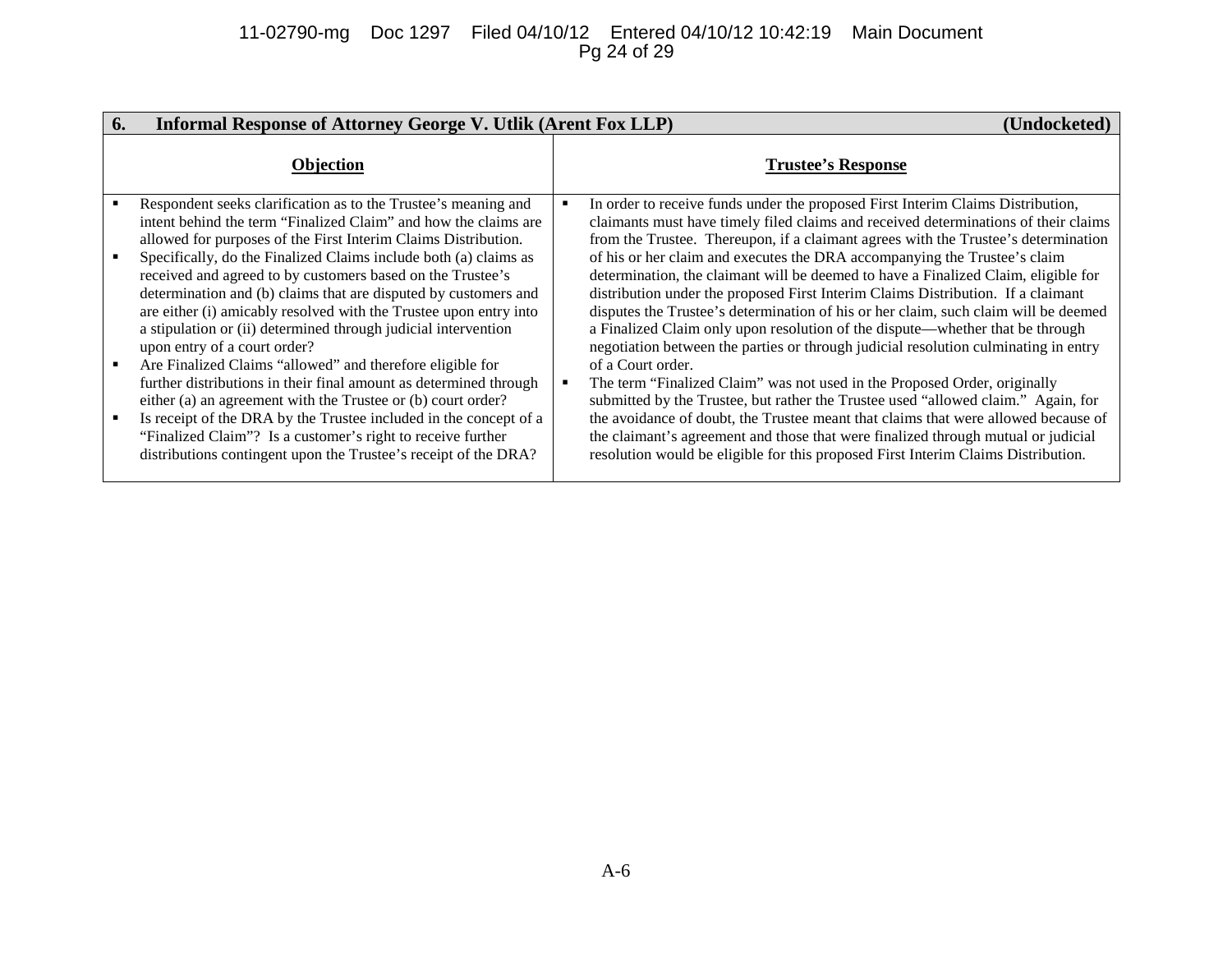# 11-02790-mg Doc 1297 Filed 04/10/12 Entered 04/10/12 10:42:19 Main Document Pg 25 of 29

# **Responses Received from Entities Other than Former Public Customers of MFGI**

| 1. | <b>Chapter 11 Trustee's Statement (Morrison &amp; Foerster LLP)</b>                                                                                                                                 | (ECF No. 1215)                                                                                                                                                                                                                                                                                                                                                                                                                                                                                                                                                                                                                                                                                                                                                                                                                                                                                                                                                                                                                                                                                                                                                                                                                                                                                                                                                                                                                                                                                                                        |
|----|-----------------------------------------------------------------------------------------------------------------------------------------------------------------------------------------------------|---------------------------------------------------------------------------------------------------------------------------------------------------------------------------------------------------------------------------------------------------------------------------------------------------------------------------------------------------------------------------------------------------------------------------------------------------------------------------------------------------------------------------------------------------------------------------------------------------------------------------------------------------------------------------------------------------------------------------------------------------------------------------------------------------------------------------------------------------------------------------------------------------------------------------------------------------------------------------------------------------------------------------------------------------------------------------------------------------------------------------------------------------------------------------------------------------------------------------------------------------------------------------------------------------------------------------------------------------------------------------------------------------------------------------------------------------------------------------------------------------------------------------------------|
|    | Objection                                                                                                                                                                                           | <b>Trustee's Response</b>                                                                                                                                                                                                                                                                                                                                                                                                                                                                                                                                                                                                                                                                                                                                                                                                                                                                                                                                                                                                                                                                                                                                                                                                                                                                                                                                                                                                                                                                                                             |
|    | This Statement purports to support the Motion, but requests that<br>the Trustee be required to provide extensive data for the benefit<br>of MF Global Holdings Ltd. and its creditors. $(\P\P 1-4)$ | As detailed in the Omnibus Reply, the Trustee has taken great efforts to conduct this<br>SIPA Proceeding with transparency and will continue to do so. The Trustee will<br>continue to comply with his reporting requirements as established under SIPA<br>§ 78fff-1(c) and by prior order of this Court, and will provide regular status reports<br>to the Court and other interested parties, with due regard for preserving estate<br>resources and the integrity of his ongoing investigation into the demise of MFGI.<br>Additional disclosures are not warranted.<br>This Motion is aimed solely at seeking authorization to distribute <i>customer property</i><br>back to former MFGI customers in the most prompt and efficient manner possible,<br>and the relief requested is in furtherance of the interests of former MFGI public<br>customers. Those customers receive priority treatment by operation of law.<br>Possible intercompany claims, subordinated claims, and proprietary trading<br>accounts come after them. The holding company and its creditors' committee, who<br>employ some of the principal people who operated the business and presided over<br>its demise, can scarcely claim to be unable to know basic information about<br>intercompany accounts and outstanding trading relationships. The creditors of the<br>holding company cannot blame the MFGI Trustee for the lack, to date, of any<br>schedules, bar date, or any real plan for the debtors' future in the Chapter 11<br>Proceeding. |

| $\overline{2}$ . | Joinder of Statutory Creditors' Committee of MF Global Holdings Ltd., et al. in Support of Chapter<br>11 Trustee (Dewey & LeBoeuf LLP)                                                                                          | (ECF No. 1277)                                                                                                                                                                                                                                                                                                                                    |
|------------------|---------------------------------------------------------------------------------------------------------------------------------------------------------------------------------------------------------------------------------|---------------------------------------------------------------------------------------------------------------------------------------------------------------------------------------------------------------------------------------------------------------------------------------------------------------------------------------------------|
|                  | <b>Objection</b>                                                                                                                                                                                                                | <b>Trustee's Response</b>                                                                                                                                                                                                                                                                                                                         |
|                  | Joins with the Chapter 11 Trustee and does not object to the<br>relief sought in the Motion, but requests extensive information<br>from the SIPA Trustee as a condition to further distributions to<br>customers. $(\P\P 1, 7)$ | As detailed in the Omnibus Reply, the Trustee has taken great efforts to conduct<br>this SIPA Proceeding with transparency and will continue to do so. The Trustee<br>will continue to comply with his reporting requirements as established under SIPA<br>§ 78fff-1(c) and by prior order of this Court, and will provide regular status reports |
|                  | Annexed a chart of information that the Chapter 11 Committee                                                                                                                                                                    | to the Court and other interested parties, with due regard for preserving estate                                                                                                                                                                                                                                                                  |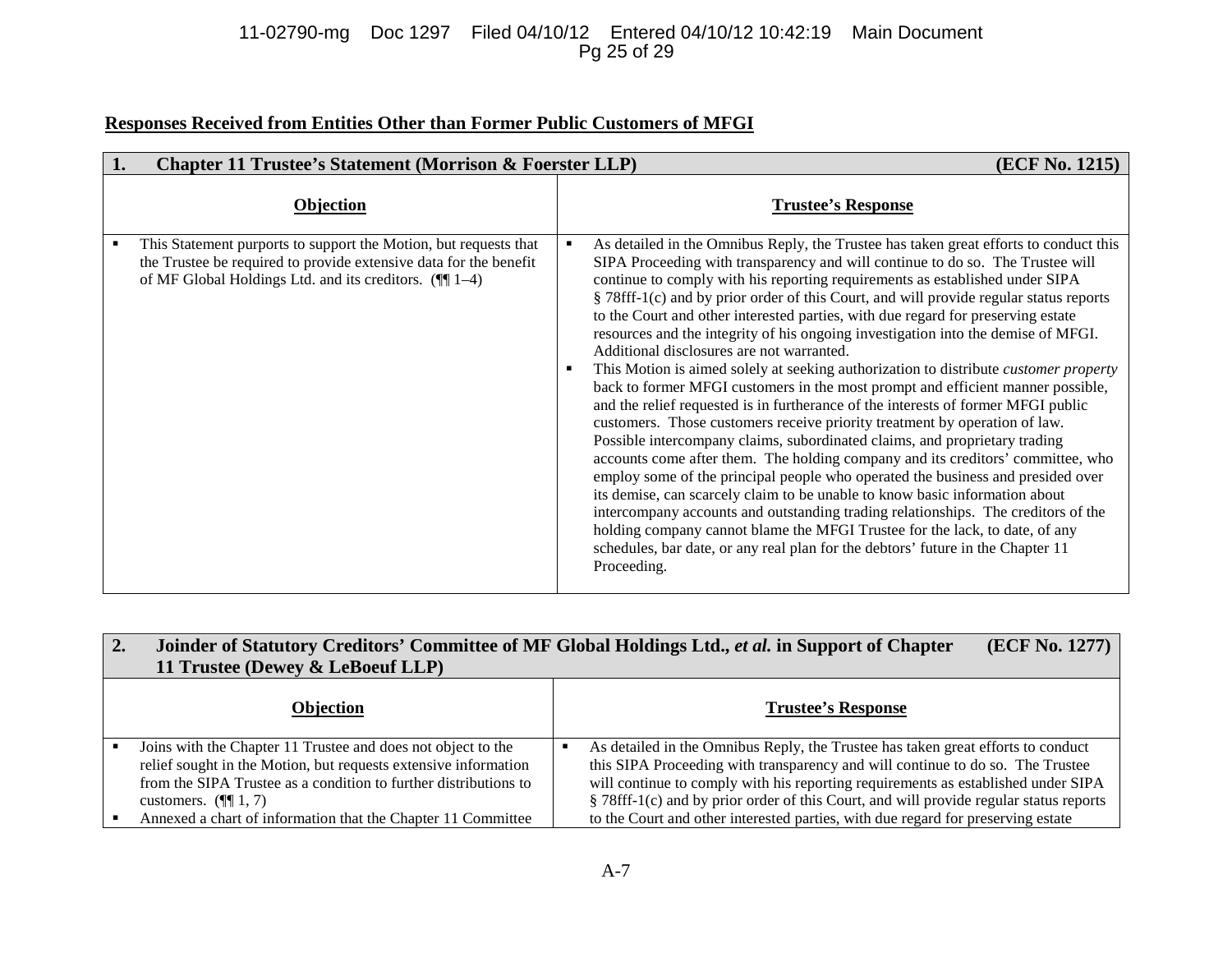# 11-02790-mg Doc 1297 Filed 04/10/12 Entered 04/10/12 10:42:19 Main Document Pg 26 of 29

| incorrectly states is being withheld by the Trustee. (Exhibit C) |  | resources and the integrity of his ongoing investigation into the demise of MFGI.<br>Additional disclosures are not warranted.<br>This Motion is aimed solely at seeking authorization to distribute <i>customer</i><br>property back to former MFGI customers in the most prompt and efficient manner<br>possible, and the relief requested is in furtherance of the interests of former MFGI<br>public customers. Those customers receive priority treatment by operation of law.<br>Possible intercompany claims, subordinated claims, and proprietary trading<br>accounts come after them. The holding company and its creditors' committee, who<br>employ some of the principal people who operated the business and presided over<br>its demise, can scarcely claim to be unable to know basic information about<br>intercompany accounts and outstanding trading relationships. The creditors of the<br>holding company cannot blame the MFGI Trustee for the lack, to date, of any<br>schedules, bar date, or any real plan for the debtors' future in the Chapter 11<br>Proceeding.<br>The allegations contained in the Chapter 11 Committee's chart annexed to their<br>Joinder as Exhibit C—while wholly irrelevant to this Motion—include references<br>to meetings, discussions, and exchanges of information from which the Chapter 11<br>Committee has largely been absent and are inaccurate. In Exhibit B annexed to<br>this Omnibus Reply, the Trustee sets the record straight about the status of these<br>matters. |
|------------------------------------------------------------------|--|-----------------------------------------------------------------------------------------------------------------------------------------------------------------------------------------------------------------------------------------------------------------------------------------------------------------------------------------------------------------------------------------------------------------------------------------------------------------------------------------------------------------------------------------------------------------------------------------------------------------------------------------------------------------------------------------------------------------------------------------------------------------------------------------------------------------------------------------------------------------------------------------------------------------------------------------------------------------------------------------------------------------------------------------------------------------------------------------------------------------------------------------------------------------------------------------------------------------------------------------------------------------------------------------------------------------------------------------------------------------------------------------------------------------------------------------------------------------------------------------------------------------------------------------|
|------------------------------------------------------------------|--|-----------------------------------------------------------------------------------------------------------------------------------------------------------------------------------------------------------------------------------------------------------------------------------------------------------------------------------------------------------------------------------------------------------------------------------------------------------------------------------------------------------------------------------------------------------------------------------------------------------------------------------------------------------------------------------------------------------------------------------------------------------------------------------------------------------------------------------------------------------------------------------------------------------------------------------------------------------------------------------------------------------------------------------------------------------------------------------------------------------------------------------------------------------------------------------------------------------------------------------------------------------------------------------------------------------------------------------------------------------------------------------------------------------------------------------------------------------------------------------------------------------------------------------------|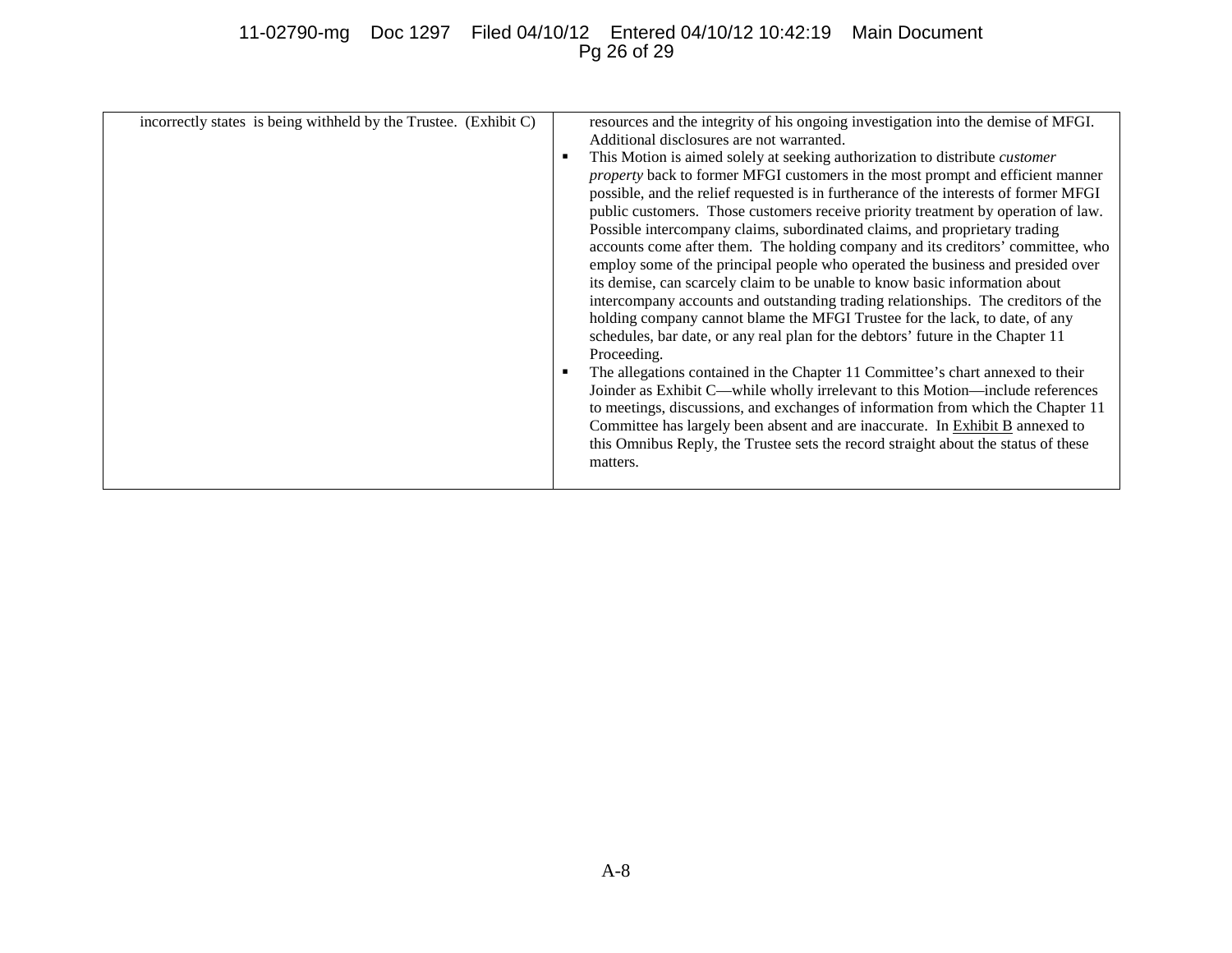11-02790-mg Doc 1297 Filed 04/10/12 Entered 04/10/12 10:42:19 Main Document Pg 27 of 29

# **EXHIBIT B**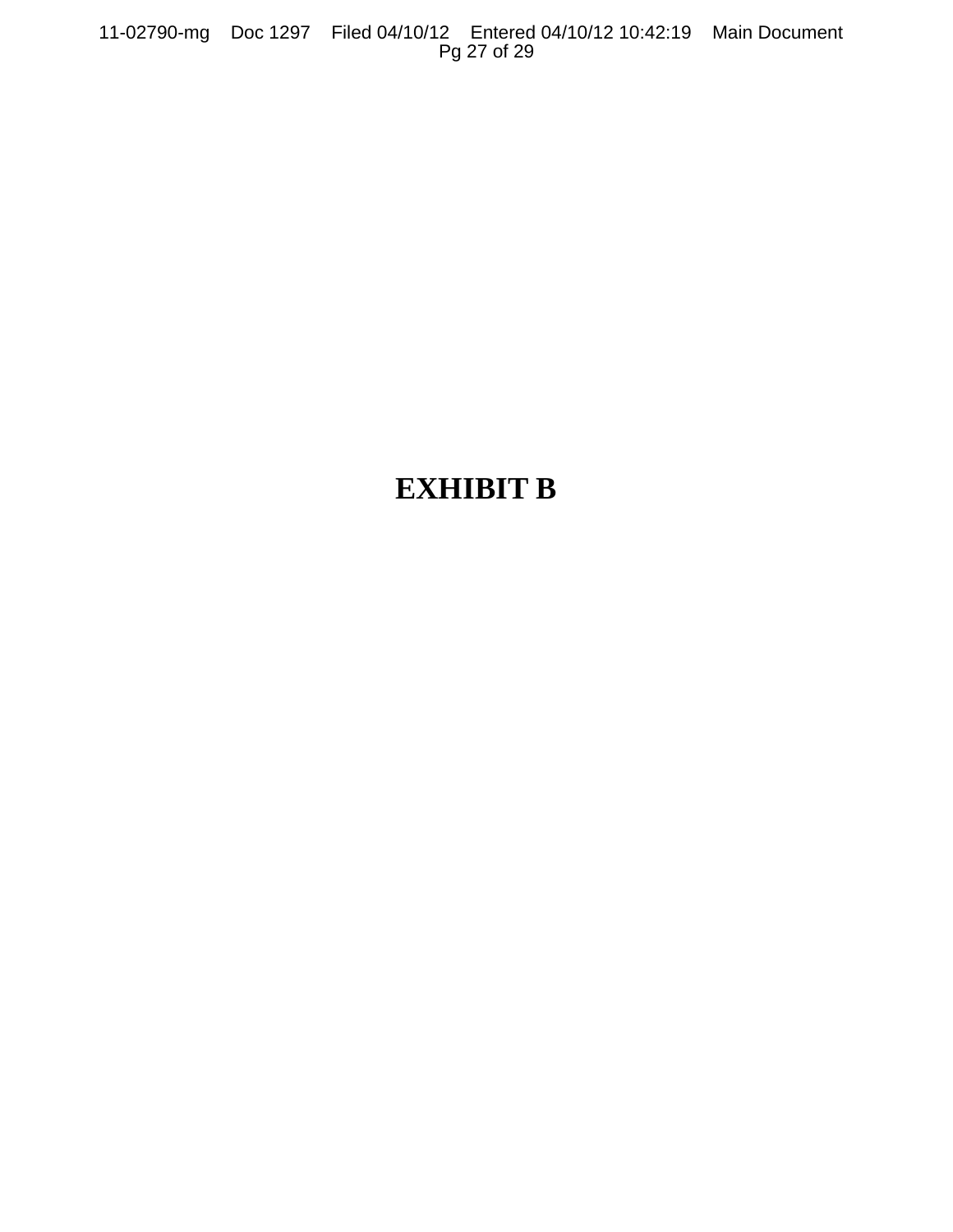# **Exhibit B: Trustee's Responses to Information Requests from Statutory Creditors' Committee of MF Global Holdings Ltd.,** *et al***. (Exhibit C to ECF No. 1277)**

On April 5, 2012 the Statutory Creditors' Committee of MF Global Holdings Ltd. *et al.* filed a statement (ECF No. 1277) and chart (ECF No. 1277-3) with the Court in this proceeding that incorrectly asserts that the SIPA Trustee has failed to respond to or comply with certain requests, primarily for information, from the Chapter 11 Trustee for MF Global Holdings Ltd. As detailed in the chart below, the SIPA Trustee has not failed to respond to or comply with any such requests.

| <b>Request</b><br>No. | <b>Trustee's Response</b>                                                                                                                                                                                                                                                                                                                                                                                                                                                                                                                                                                                         |
|-----------------------|-------------------------------------------------------------------------------------------------------------------------------------------------------------------------------------------------------------------------------------------------------------------------------------------------------------------------------------------------------------------------------------------------------------------------------------------------------------------------------------------------------------------------------------------------------------------------------------------------------------------|
| 1                     | Request (in less detail) was the subject of a February 29, 2012 meeting between the<br>$\blacksquare$<br>Chapter 11 Trustee and the SIPA Trustee; basic points were discussed; no follow-up<br>questions on these topics have since been raised. Shortfall explained as difference<br>between customer assets available and estimated claims across all categories of<br>customers.                                                                                                                                                                                                                               |
| $\overline{2}$        | Request was presented at a January 11, 2012 meeting of all global affiliates and was<br>$\blacksquare$<br>rejected by the Joint Special Administrators for MF Global UK Ltd. The SIPA Trustee<br>could find no purpose in participating without MF Global UK Ltd.                                                                                                                                                                                                                                                                                                                                                 |
| 3                     | Request was the subject of a February 29, 2012 meeting between the Chapter 11 Trustee<br>$\blacksquare$<br>and the SIPA Trustee; no follow-up questions on these topics have since been raised.<br>Efforts to recover funds at depositories and counterparties have been and continue to be<br>ongoing.                                                                                                                                                                                                                                                                                                           |
| $\overline{4}$        | Request was the subject of a February 29, 2012 meeting between the Chapter 11 Trustee<br>and the SIPA Trustee; no follow-up questions on these topics have since been raised.                                                                                                                                                                                                                                                                                                                                                                                                                                     |
| 5                     | Request was the subject of a March 20, 2012 meeting between the Chapter 11 Trustee<br>Ξ<br>and the SIPA Trustee. The SIPA Trustee received limited follow-up questions on March<br>26, 2012 and the SIPA Trustee is in the process of responding to those requests.<br>The persons most knowledgeable of this Request are and have been in the employment<br>$\blacksquare$<br>of the Chapter 11 Trustee. The Chapter 11 Trustee and his consultants had previously<br>looked to the SIPA Trustee to answer questions where the relevant information is<br>already within their custody, possession, and control. |